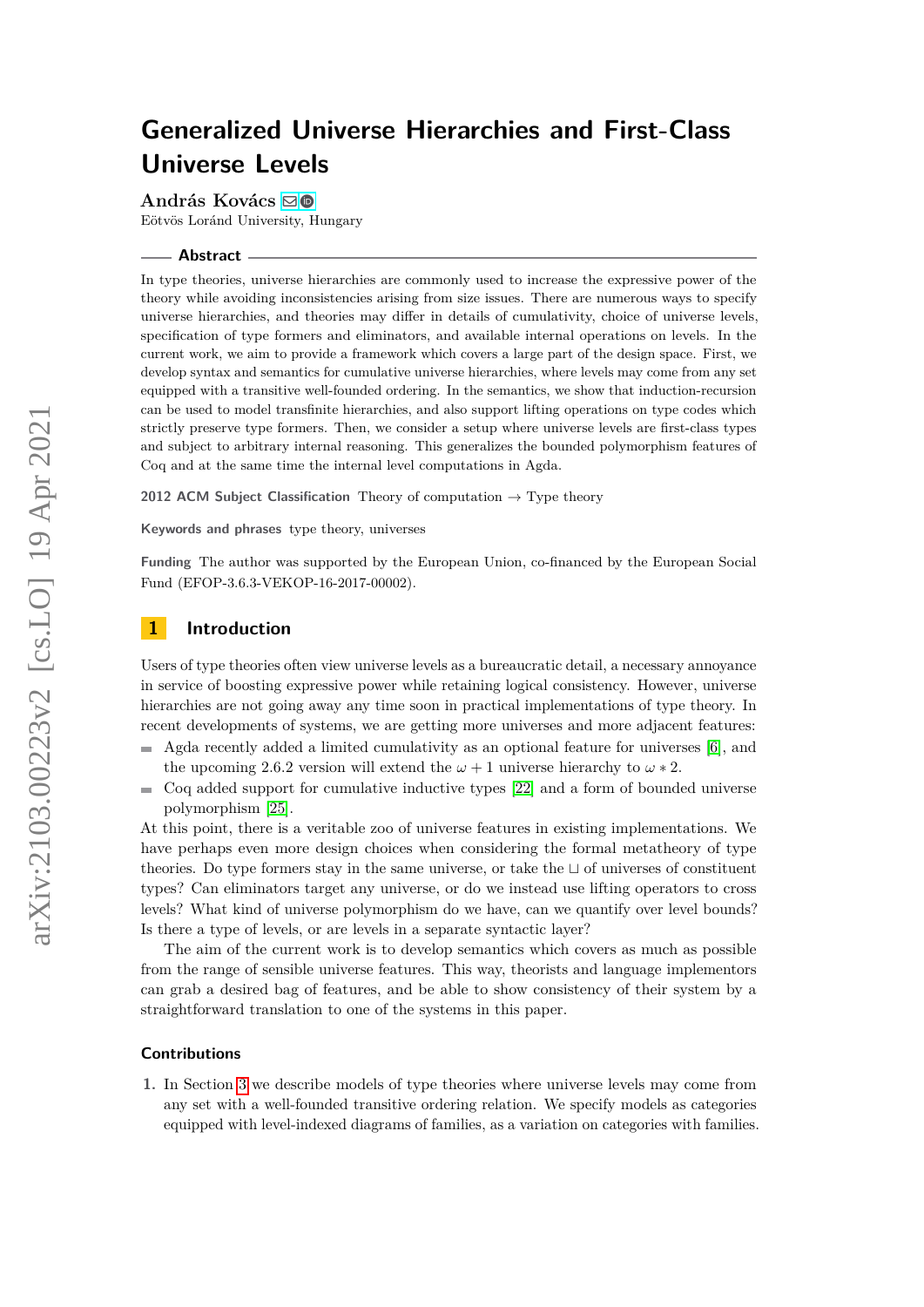Each morphism of levels is mapped to a lifting operation on terms and types. By varying the preservation properties of lifting operations, we can describe a range of stratification features, from two-level type theory to cumulative universes.

- **2.** In Section [4](#page-6-0) we use induction-recursion to model the mentioned theories. We model the strongest formulations for lifting and universes, namely cumulative universes with Russell-style type decoding.
- **3.** In Section [5](#page-9-0) we describe type theories with internal types for levels and level morphisms, and extend the previous inductive-recursive semantics to cover these as well. Here, we can additionally represent various universe polymorphism features and level computations.

We provide an Agda formalization of the contents of the paper. The formalization is not complete, as we skip proofs involving an excessive number of equality coercions (which are more suited to informal reasoning, using equality reflection), and instead focus on the key points.

## **2 Metatheory**

We work in a Martin-Löf type theory which has the following features.

- Two universes named  $Set_0$  and  $Set_1$ , where  $Set_0$  supports inductive-recursive types (IR) ÷. as specified by Dybjer and Setzer [\[9\]](#page-14-1). We may omit the universe indices if they can be inferred or if we work over arbitrary indices.
- $\blacksquare$  Function extensionality and uniqueness of identity proofs (UIP). Additionally, we assume equality reflection in this paper, thus working in extensional type theory, to avoid noise from equality transports.
- We write function types as  $(x : A) \to B$  with  $\lambda x. t$  inhabitants. We may group multiple m. arguments with the same type, as in  $(x y : A) \rightarrow B$ . We have  $\Sigma$ -types as  $(x : A) \times B$ , with pairing as  $(t, u)$ . We have  $\top$  as the unit type with inhabitant tt,  $\bot$  as the empty type, and Bool with true and false inhabitants. Propositional identity is written as  $t = u$ (coinciding with definitional equality).
- We occasionally use  $\{x : A\} \rightarrow B$  for an Agda-like notation for function types with implicit arguments. We usually omit implicit applications but may explicitly write them as  $t\{u\}$ . We may omit implicit function types altogether if it is clear where certain variables are quantified.

## <span id="page-1-0"></span>**3 Generalized Universe Hierarchies**

In this section, we first describe notions of models for type theories with generalized universes, and discuss several variations of universes and lifting operations. Then, we pick a concrete variant (the strongest, in a sense) and construct a model for it in the metatheory.

For the basic structure of typing contexts and substitutions, let us review categories with families.

## **3.1 Categories with Families**

▶ **Definition 1.** A *category with family* (cwf) [\[8\]](#page-14-2) consists of the following data:

 $\blacksquare$  A category with a terminal object. We denote the set of objects as Con : Set and use capital Greek letters starting from  $\Gamma$  to refer to objects. The set of morphisms is Sub : Con  $\rightarrow$  Con  $\rightarrow$  Set, and we use  $\sigma$ ,  $\delta$  and so on to refer to morphisms. The terminal object is • with unique morphism *ϵ* : Sub Γ •. In initial models (that is, syntaxes) of type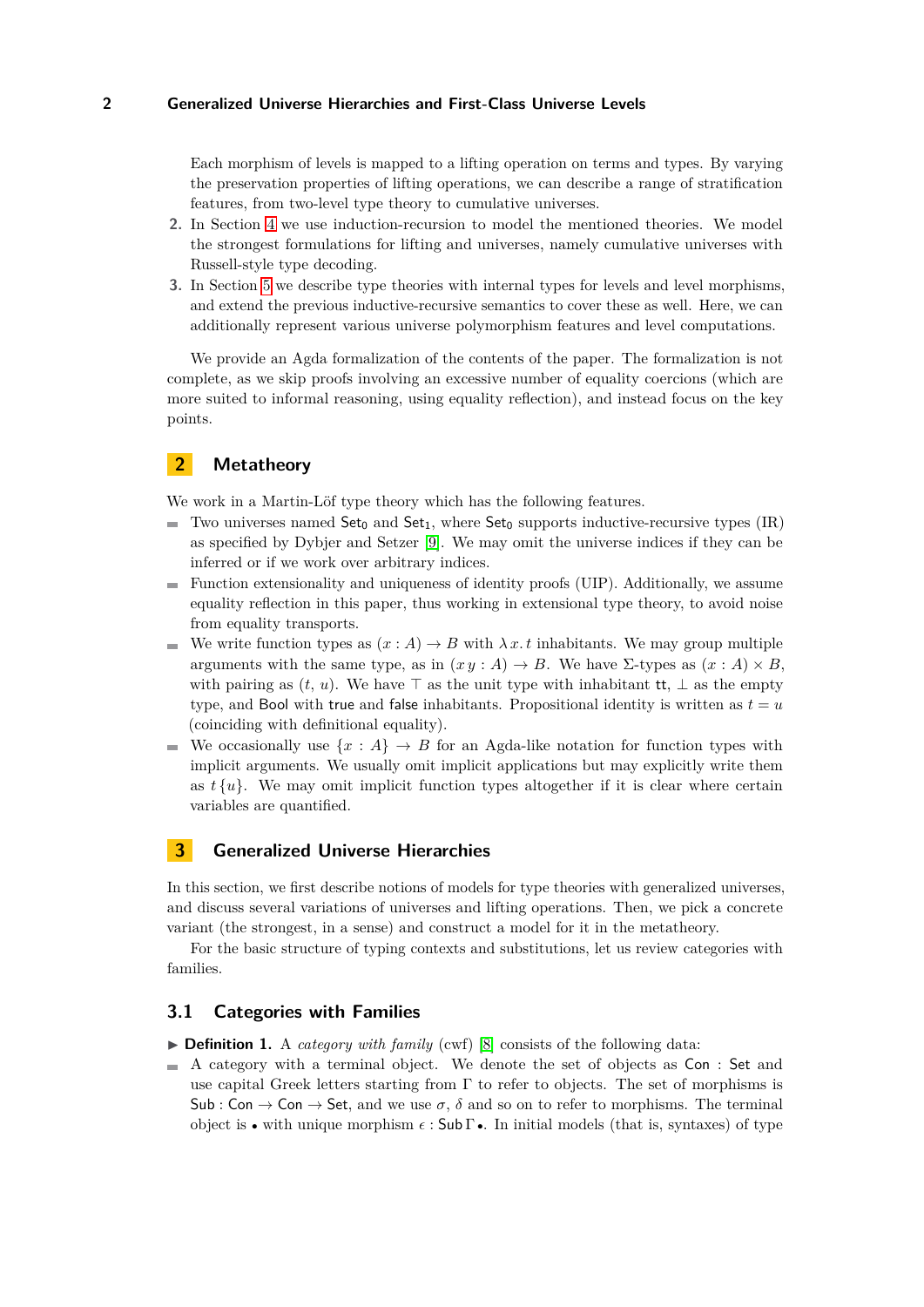theories, objects correspond to typing contexts, morphisms to parallel substitutions and the terminal object to the empty context; this informs the naming scheme.

A *family structure*, containing  $Ty : \mathsf{Con} \to \mathsf{Set}$  and  $\mathsf{Im} : (\Gamma : \mathsf{Con}) \to \mathsf{Ty} \Gamma \to \mathsf{Set}$ , where Ty is a presheaf over the category of contexts and Tm is a presheaf over the category of elements of Ty. This means that both types (Ty) and terms (Tm) can be substituted, and substitution has functorial action. We use *A*, *B*, *C* to refer to types and *t*, *u*, *v* to refer to terms, and use  $A[\sigma]$  and  $t[\sigma]$  for substituting types and terms. Additionally, a family structure has *context comprehension* which consists of a context extension operation  $-\triangleright -$ : (Γ : Con)  $\rightarrow \top y \Gamma \rightarrow$  Con together with an isomorphism  $\mathsf{Sub} \Gamma(\Delta \triangleright A) \simeq ((\sigma : \mathsf{Sub} \Gamma \Delta) \times \mathsf{Tm} \Gamma(A[\sigma]))$  which is natural in  $\Gamma$ .

From the comprehension structure, we recover the following notions:

- By going right-to-left along the isomorphism, we recover *substitution extension* –, : ( $\sigma$ )  $\textsf{Sub } \Gamma(\Delta) \to \textsf{Im } \Gamma(A[\sigma]) \to \textsf{Sub } \Gamma(\Delta \triangleright A)$ . This means that starting from  $\epsilon$  or the identity substitution id, we can iterate –*,* – to build substitutions as lists of terms.
- By going left-to-right, and starting from id : Sub (Γ *▷ A*) (Γ *▷ A*), we recover the *weakening* m. *substitution*  $p : Sub(\Gamma \triangleright A) \Gamma$  and the *zero variable*  $q : \mathsf{Tm}(\Gamma \triangleright A) (A[p])$ .
- $\blacksquare$  By weakening q, we recover a notion of variables as De Bruijn indices. In general, the *n*-th De Bruijn index is defined as  $q[p^n]$ , where  $p^n$  denotes *n*-fold composition.

There are other ways for presenting the basic categorical structure of models, which are nonetheless equivalent to cwfs, including natural models [\[2\]](#page-14-3) and categories with attributes [\[4\]](#page-14-4). We use the cwf presentation for its immediately algebraic character and closeness to conventional explicit substitution syntax.

▶ Notation 1. As De Bruijn indices are hard to read, we will mostly use nameful notation for binders. For example, assuming Nat :  $\{\Gamma : \text{Con}\}\to \text{Ty}\Gamma$  and  $\text{Id}: \{\Gamma : \text{Con}\}(A : \text{Ty}\Gamma) \to \text{Id}\}$  $\text{Im }\Gamma A \to \text{Im }\Gamma A \to \text{Ty }\Gamma$ , we may write  $\bullet \triangleright (n : \text{Nat}) \triangleright (p : \text{Id } \text{Nat } n)$  for a typing context, instead of using numbered variables or cwf combinators as in • *▷* Nat *▷* Id Nat q q.

 $\triangleright$  Notation 2. In the following, we will denote families by  $(Ty, Tm)$  pairs and overload context extension  $-\triangleright$  – for different families.

A family structure may be closed under certain *type formers*. For example, we may close a family over function types by assuming  $\Pi : (A : \mathsf{Ty}\Gamma) \to \mathsf{Ty}(\Gamma \triangleright A) \to \mathsf{Ty}\Gamma$  together with abstraction, application, *βη*-rules, and equations for the action of substitution on type and term formers.

In the following, whenever we introduce a type or term former, we always assume that it is natural with respect to substitution, i.e. all type and term formers have a corresponding substitution rule.

### **3.2 Morphisms and Inclusions of Families**

In the rest of the paper we make use of categories equipped with possibly multiple family structures, which serves as basis for specifying universe hierarchies. However, it is not very useful to simply have multiple copies of family structures together with their type formers. In that case, every constructor and eliminator of every type former stays in the same family, and there is no interaction between families, and the most we can do is to mix them together in typing contexts. In this subsection we describe several ways of crossing between families.

 $\blacktriangleright$  **Definition 2.** A *family morphism F* between (Ty<sub>0</sub>, Tm<sub>0</sub>) and (Ty<sub>1</sub>, Tm<sub>1</sub>) families consists of natural transformations mapping types to types and terms to terms, which preserves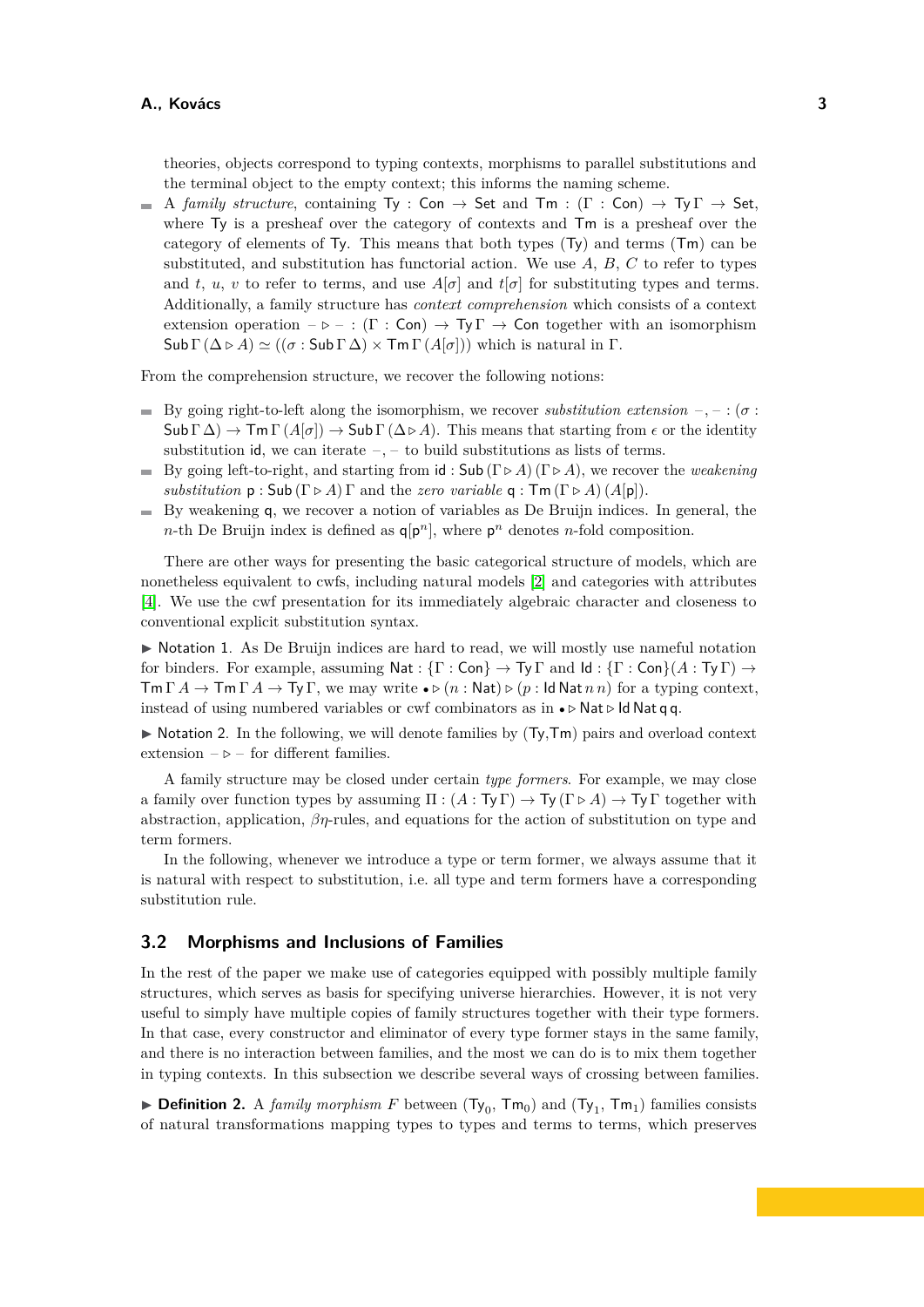context extensions up to context isomorphism, i.e. we have that  $(\Gamma \triangleright F A) \simeq (\Gamma \triangleright A)$ , where  $\simeq$  denotes existence of an invertible context morphism.

Family morphisms are restrictions of so-called *weak morphisms* [\[3\]](#page-14-5) (or *pseudomorphisms* [\[15\]](#page-15-2)) of cwfs: a weak morphism which has the identity action on the base category is exactly a family morphism.

► Lemma 1. Every family morphism has invertible action on terms, i.e. there is an  $F^{-1}$ :  $\mathsf{Tm}\,\Gamma\,(FA)\to\mathsf{Tm}\,\Gamma\,A.$ 

**Proof.** From the preservation of context extension by F, we know that F is invertible on the zero De Bruijn index, so for  $q: \mathsf{Tm}(\Gamma \triangleright F A)(F(A[p]))$ , we have  $F^{-1}q: \mathsf{Tm}(\Gamma \triangleright F A)(A[p])$ , such that  $F(F^{-1}\mathfrak{q}) = \mathfrak{q}$ . If we have any  $t : \mathsf{Tm} \Gamma(F A)$ , we also have  $(F^{-1}\mathfrak{q})$  [id,  $t$ ] :  $\mathsf{Tm} \Gamma A$ , and this yields the inverse action  $F^{-1}$  which acts on all terms.  $\blacktriangleleft$ 

**► Notation 3.** In the following, we will write Lift :  $Ty_0 \Gamma \rightarrow Ty_1 \Gamma$  for the action of some morphism on types,  $\uparrow$ :  $\mathsf{Tm}_0 \Gamma A \to \mathsf{Tm}_1 \Gamma$  (Lift A) for the action on terms, and  $\downarrow$  for the inverse action on terms. We will also call the action on types *type lifting* and the action on terms *term lifting*.

We may think about the relation between *modalities* and morphisms. The main difference is that morphisms impose no structural restrictions on variables and contexts. More concretely, every Lift is dependent right adjoint [\[3\]](#page-14-5) to the identity functor on the base category, as we have  $\mathsf{Tm}(\mathsf{Id}\Gamma) A \simeq \mathsf{Tm}\Gamma(\mathsf{Lift}\ A)$ . Hence, every morphism can be viewed as a degenerate modality.

Assume family structures  $(Ty_0, Tm_0)$  and  $(Ty_1, Tm_1)$  and a morphism between them. This corresponds to a basic version of *two-level type theory* [\[1\]](#page-14-6). This theory can be interpreted as having  $(Ty_1, Tm_1)$  as a metaprogramming layer which can generate object-level programs in the  $(Ty_0, Tm_0)$  layer. Lifted types correspond to types of object-level expressions; for example, Bool<sub>0</sub>: Ty<sub>0</sub> Γ is the object-level type of Booleans, while Lift Bool<sub>0</sub> is the metalevel type of Bool<sub>0</sub>-expressions, and Bool<sub>1</sub> : Ty<sub>1</sub>  $\Gamma$  is the type of meta-level Booleans. It is possible to compute a Bool<sub>0</sub> from a Bool<sub>1</sub>. Given *b* :  $Tm_1 \Gamma$  Bool<sub>1</sub>, we can construct  $\downarrow$  (if *b* then  $\uparrow$  true<sub>0</sub> else  $\uparrow$  false<sub>0</sub>) :  $\mathsf{Tm}_0$   $\Gamma$  Bool<sub>0</sub>.

But there is no way to compute a  $Bool_1$  from a  $Bool_0$ : we can try to lift the input, but there is no elimination rule for Lift Bool<sub>0</sub> in  $Ty_1$ . Conceptually, terms of Lift Bool<sub>0</sub> are *expressions*, so they are not necessarily true or false, they can also be variables or neutral expressions, so the usual Boolean elimination is not justified for them. In general, the setup ensures that we can map from positive types in  $Ty_1$  to their counterparts in  $Ty_0$ , but not the other way around, while negative types are preserved by Lift up to type isomorphism.

The rules of two-level type theory appear to model a form of generative two-stage compilation with dependent types. Comparing this system to e.g. BER MetaOCaml [\[16\]](#page-15-3), we can relate Lift to code,  $\uparrow$  to the quasi-quotation operation  $\langle - \rangle$ , and  $\downarrow$  to escape  $\sim$  –.

While the staging aspect could be subject of future research, we currently focus on "sizing" hierarchies instead of staging hierarchies. This means that we want to eliminate from any family to any other family which is connected by a morphism.

▶ **Definition 3.** A *family inclusion* is a family morphism which preserves all type and term formers. This assumes that every type former which is contained in the source family, is also contained in the target family.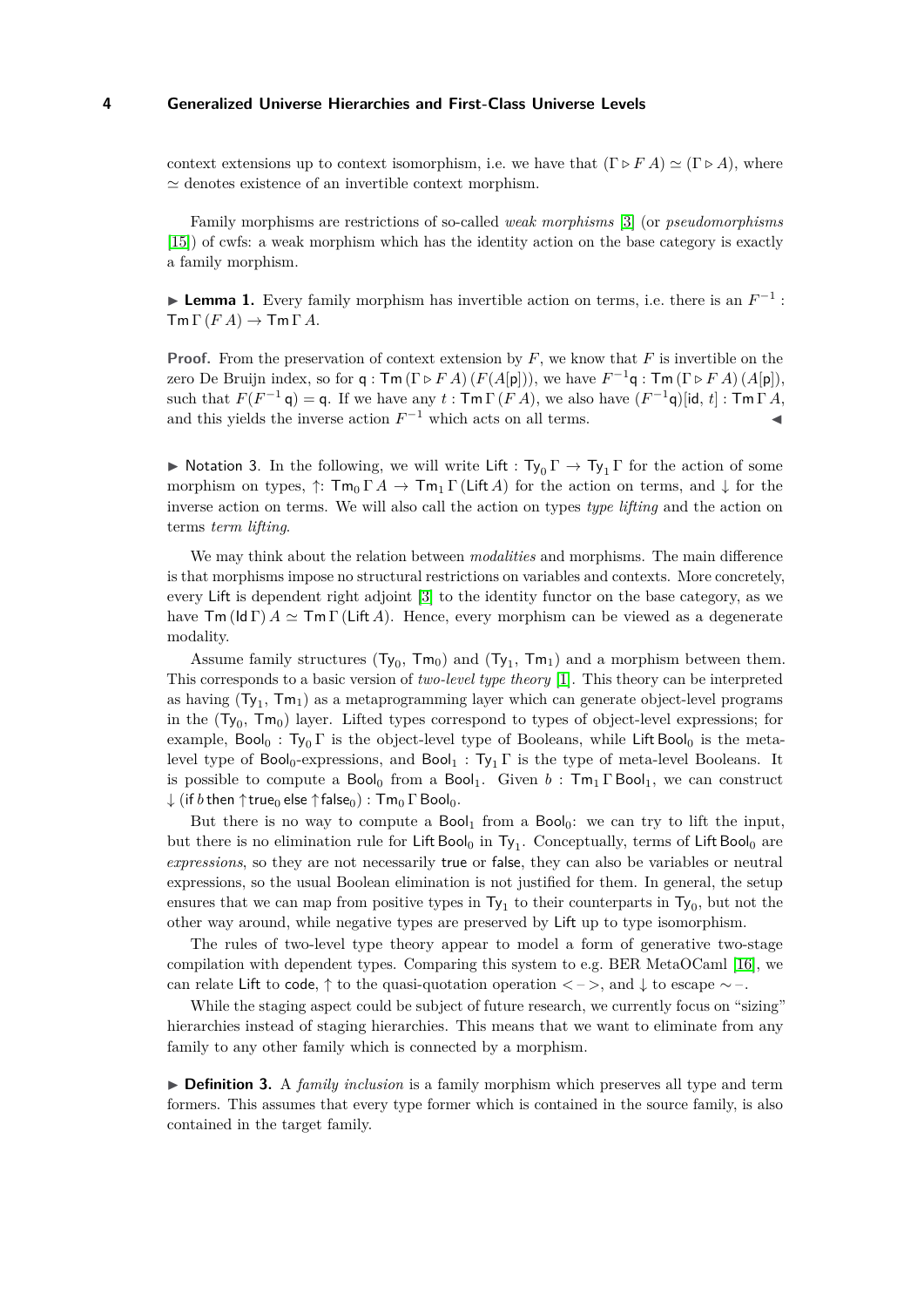Some examples for preservation equations for type and term formers:

Lift  $(\Pi(x : A)B) = \Pi(x : \text{Lift } A)(\text{Lift }(B[x \mapsto \downarrow x]))$  $\uparrow (\lambda (x:A).t) = \lambda (x:Lif(A). \uparrow (t[x \mapsto \downarrow x])$ Lift Bool<sub>0</sub>  $=$  Bool<sub>1</sub>  $\uparrow$  true<sub>0</sub> = true<sub>1</sub>

In general, we can skip specifying preservation for  $\downarrow$ , since it follows from  $\uparrow$  preservation equations.

Assume an inclusion from  $(Ty_0, Tm_0)$  to  $(Ty_1, Tm_1)$ . Now, we can eliminate from Bool<sub>0</sub> to Bool<sub>1</sub>. If we have some  $b : Tm_0 \Gamma$  Bool<sub>0</sub>, we also have  $\uparrow b : Tm_1 \Gamma$  (Lift Bool<sub>0</sub>), hence  $\uparrow b$ : Tm<sub>1</sub>  $\Gamma$  Bool<sub>1</sub>. Then, we can use Bool<sub>1</sub> elimination, as in if  $\uparrow b$  then true<sub>1</sub> else false<sub>1</sub>:  $\text{Im}_{1} \Gamma$  Bool<sub>1</sub>. The  $\uparrow$  computation ensures that the eliminator computes appropriately on canonical terms: if *b* is true<sub>0</sub>, we get  $\uparrow$ true<sub>0</sub> = true<sub>1</sub> as the if-then-else scrutinee.

A family inclusion corresponds to a *cumulative hierarchy* consisting of two families: every type former of the smaller family is included in the larger family, with the same elimination rules.

<span id="page-4-3"></span>**• Definition 4.** A *strict family inclusion* between  $(Ty_0, Tm_0)$  and  $(Ty_1, Tm_1)$  is a family inclusion (Lift,  $\uparrow$ ,  $\downarrow$ ) for which the following equations hold:

<span id="page-4-1"></span>
$$
(\Gamma \triangleright \text{Lift } A) = (\Gamma \triangleright A) \tag{1}
$$

$$
\operatorname{Im}_1 \Gamma(\operatorname{Lift} A) = \operatorname{Im}_0 \Gamma A \tag{2}
$$

<span id="page-4-4"></span><span id="page-4-2"></span>
$$
\uparrow t \qquad \qquad = t \tag{3}
$$

A strict inclusion corresponds to Sterling's *algebraic cumulativity* [\[21\]](#page-15-4). The additional equations are a matter of convenience: they allow us to omit term liftings in informal syntax<sup>[1](#page-4-0)</sup>. Most of the time we can also omit level annotations on term formers. For example, we have true<sub>0</sub> : Tm<sub>0</sub> Γ Bool<sub>0</sub>, but also true<sub>0</sub> : Tm<sub>0</sub> Γ (Lift Bool<sub>0</sub>), hence true<sub>0</sub> : Tm<sub>0</sub> Γ Bool<sub>1</sub>. Moreover, true<sub>0</sub> is definitionally equal to true<sub>1</sub>, since true<sub>0</sub> =  $\uparrow$ true<sub>0</sub> = true<sub>1</sub>. Thus, using simply true is fine whenever the family is clear from context.

The definitional equality of  $true_0$  and  $true_1$  is important; without it canonicity would fail, since true<sub>0</sub>, false<sub>0</sub>, true<sub>1</sub> and false<sub>1</sub> would be four definitionally distinct inhabitants of Bool<sub>1</sub>. See Luo [\[17\]](#page-15-5) for a discussion of related issues with cumulativity. It is not sufficient to specify a strict inclusion just by equations [1](#page-4-1) and [2](#page-4-2) in Definition [4,](#page-4-3) we need  $\uparrow$  together with equation [3](#page-4-4) to identify term formers in different families. The other direction  $\downarrow t = t$  is immediately derivable.

## **3.3 Level Structures**

We would like to describe a range of setups with multiple families and morphisms between them. In this subsection we describe the indexing structures for such family diagrams. First, some preliminary definitions.

▶ **Definition 5.** The *accessibility predicate* on relations is defined by the following inductive rules:

$$
\begin{aligned} \textsf{Acc}: \{A: \textsf{Set}\} &\rightarrow (R: A \rightarrow A \rightarrow \textsf{Set}) \rightarrow A \rightarrow \textsf{Set} \\ \textsf{acc}: \{a: A\} &\rightarrow ((a': A) \rightarrow R \, a' \, a \rightarrow \textsf{Acc} \, R \, a') \rightarrow \textsf{Acc} \, R \, a \end{aligned}
$$

<span id="page-4-0"></span><sup>&</sup>lt;sup>1</sup> In a proof assistant, often we would still have to explicitly transport along the strict inclusion equations.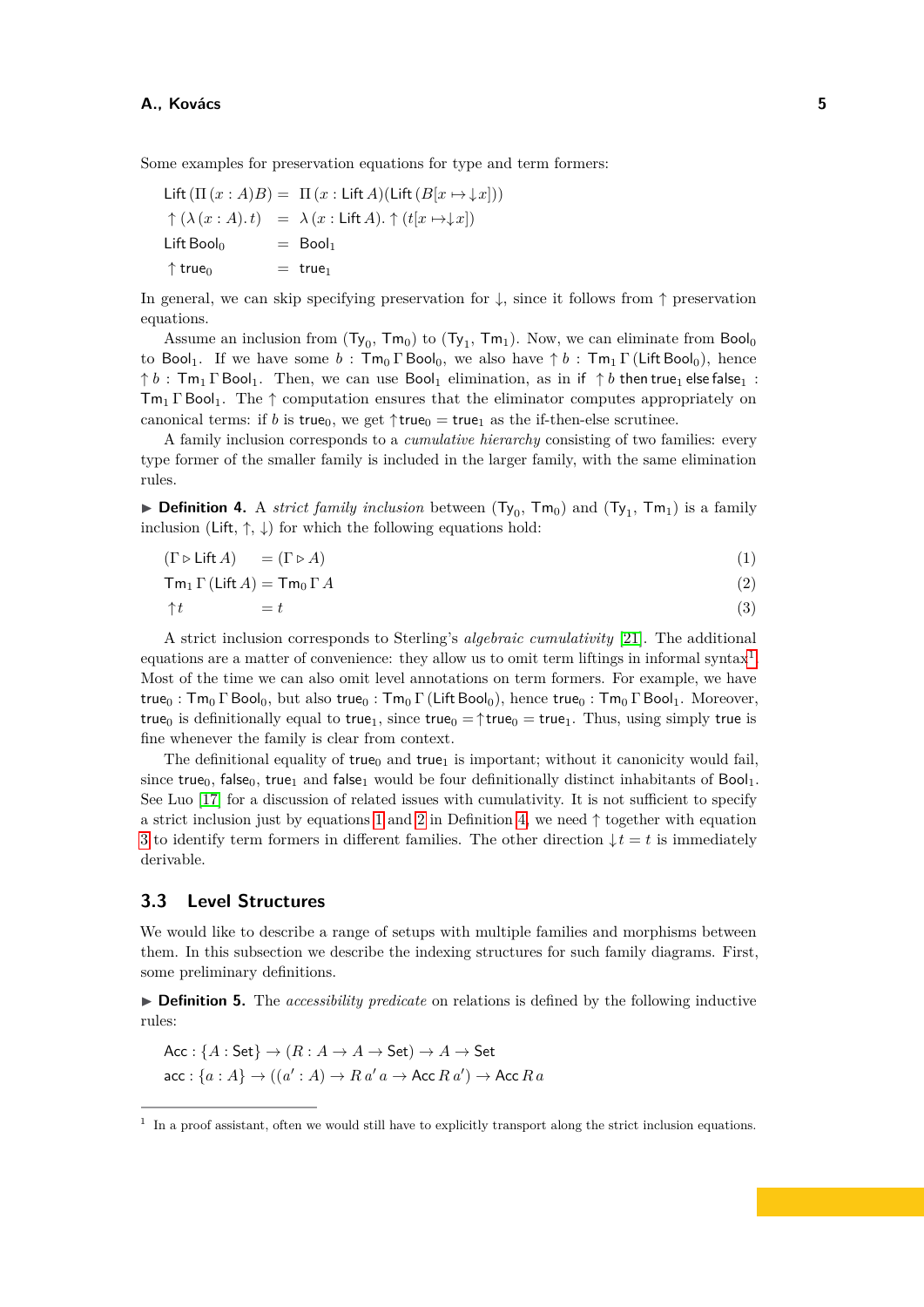An inhabitant of Acc *R a* proves that starting from *a* : *A*, all descending *R*-chains must be finite. This is ensured by the universal property of the inductive definition, as all inductive types must be well-founded.

<span id="page-5-0"></span>**Lemma 2.** Accessibility is a mere proposition, i.e. all inhabitants of Acc  $R_a$  are equal [\[23,](#page-15-6) Lemma 10.3.4].

▶ **Definition 6.** A relation  $R$  :  $A \rightarrow A \rightarrow$  Set is *well-founded* if  $(a : A) \rightarrow$  Acc  $R a$ .

- ▶ **Definition 7.** A *level structure* consists of the following components:
	- Lvl  $: Set_0$  $- < - :$  Lvl  $\rightarrow$  Lvl  $\rightarrow$  Set<sub>0</sub>  $\langle p \text{ } p : (p \, q : i \leq j) \rangle \rightarrow p = q$  $-\circ$  :  $i < k \rightarrow i < i \rightarrow i < k$  $\langle wf : (i : Lvl) \rightarrow Acc \langle i : Lvl \rangle$

We overload Lvl to refer to a given level structure and also its underlying set. In short, a level structure is a set together with a transitive well-founded relation.

**• Definition 8.** A *family diagram* over Lvl maps each *i* : Lvl to a family structure  $(Ty_i, Tm_i)$ , and each  $p : i < j$  to a family inclusion (Lift<sup>*i*</sup><sub>i</sub> $p$ ,  $\uparrow$ <sup>*i*</sup><sub>i</sub> $p$ ,  $\downarrow$ <sup>*i*</sup><sub>i</sub> $p$ ) between (T<sub>y<sub>i</sub></sub>, Tm<sub>i</sub>) and (T<sub>y<sub>j</sub></sub>,  $\text{Tr}(\mathbf{r}) = \text{Tr}(\mathbf{r}) = \text{Tr}(\mathbf{r}) = \text{Tr}(\mathbf{r}) = \text{Tr}(\mathbf{r}) = \text{Tr}(\mathbf{r}) = \text{Tr}(\mathbf{r}) = \text{Tr}(\mathbf{r}) = \text{Tr}(\mathbf{r}) = \text{Tr}(\mathbf{r}) = \text{Tr}(\mathbf{r}) = \text{Tr}(\mathbf{r}) = \text{Tr}(\mathbf{r}) = \text{Tr}(\mathbf{r}) = \text{Tr}(\mathbf{r}) = \text{Tr}(\mathbf{r}) = \text{Tr}(\mathbf{r}) = \text{Tr}(\mathbf{r}) = \text{Tr$ for  $\uparrow_i^j$  *p* and  $\downarrow_i^j$  *p*. A *strict family diagram* is a family diagram where each inclusion is strict.

 $\triangleright$  Notation 4. Sometimes we omit some of the *i*, *j*, *p* annotations from type and term liftings, if they are clear from context.

Our choice of level structures and diagrams is motivated by the following. First, we do not need identity morphisms in levels, because they would be mapped to trivial liftings, which are not interesting in our setting. Second, we do not need proof-relevant level morphisms, since any parallel pair of morphisms gives rise to isomorphic types. Concretely, given  $p : i < j$  and  $q : i < j$  such that  $p \neq q$ , we have  $\mathsf{Tm}_i \Gamma(\mathsf{Lift} \, p \, A) \simeq \mathsf{Tm}_i \Gamma \, A \simeq \mathsf{Tm}_j \Gamma(\mathsf{Lift} \, q \, A)$ , and since Lift *p A* and Lift *q A* are in the same family, we can internally prove them isomorphic using function types and identity types. That said, every construction in this paper would still work with inverse categories as level structures.

### **3.4 Universes**

At this point, we can talk about family diagrams, but no previously seen type former depends on levels in an interesting way. For example, Bool*<sup>i</sup>* has the same canonical inhabitants as Bool<sub>i</sub>, for any *i* and *j*. Universes introduce dependency on levels, by serving as classifiers for smaller families internally to larger families.

- ▶ **Definition 9.** A family diagram supports *universe formation* if it supports the following:
	- U :  $(i j : Lvl) \rightarrow i < j \rightarrow Ty_i \Gamma$
	- Lift $U:$  Lift $_{j}^{k}p(U i j q) = U i k (p \circ q)$

We also need a way to pin down universes as classifiers. We consider two variants.

▶ **Definition 10.** A family diagram has *Coquand universes* if it has universe formation and additionally supports  $\mathsf{El}$  :  $\mathsf{Tm}_j \Gamma(\mathsf{U} ij p) \to \mathsf{Ty}_i \Gamma$ , and its inverse Code :  $\mathsf{Ty}_i \Gamma \to$ Tm*<sup>j</sup>* Γ (U*i j p*).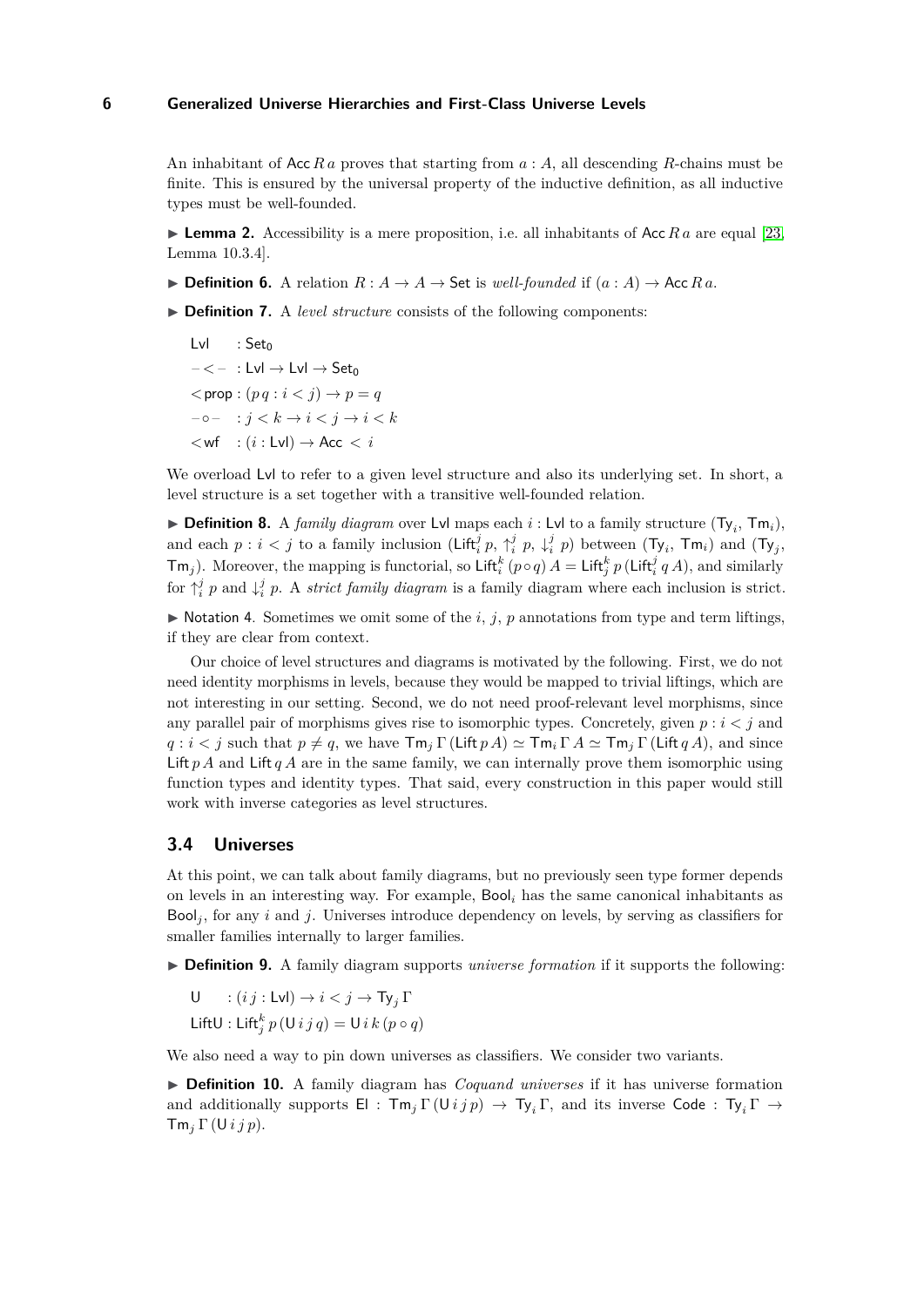▶ **Definition 11.** A family diagram has *Russell universes* if it has Coquand universes and additionally satisfies  $\mathsf{Tm}_j \Gamma(\mathsf{U} \, ij \, p) = \mathsf{Ty}_i \, \Gamma$  and  $\mathsf{E} \, l \, t = t$ .

The move from Coquand to Russell universes is fairly similar to the move from inclusions to strict inclusions. The Russell variant makes it possible to informally omit El and Code. Likewise, the  $E|t = t$  condition ensures appropriate naturality. If we only assumed  $Tm_j \Gamma(\text{U} i j p) = Ty_i \Gamma$  but not Coquand universes, we would not be able to prove that a *t* : Tm*<sup>j</sup>* Γ (U*i j p*) substituted *as a term* is the same thing as *t* substituted *as a type*. Both would be written as  $t[\sigma]$  in our notation, but they involve different  $-[-]$  operations.

Unlike every other type or term former, there is no lifting computation rule for  $El$  and Code. Intuitively, the issue is that we would need to relate type lifting and term lifting, but while term lifting is invertible, type lifting is not. Lift sends a  $Ty_i \Gamma$  to a  $Ty_j \Gamma$ , and Ty*<sup>j</sup>* Γ is not isomorphic to Ty*<sup>i</sup>* Γ, because it contains more universes. So, for example, lifting  $Bool<sub>0</sub>$ : Ty<sub>0</sub> Γ as a type to Ty<sub>1</sub> Γ yields Bool<sub>1</sub>, but lifting Bool<sub>0</sub> as a term yields Bool<sub>0</sub>.

Assuming Coquand or Russell universes and *p* : *i < j*, we can recover polymorphic functions, for example, we may have  $id : \Pi(A : \bigcup i \, j \, p)(\text{Lift } p \, (\text{El } A) \rightarrow \text{Lift } p \, (\text{El } A))$  for the polymorphic identity function. Here, we quantify over terms of U, and since every type former stays on the same level (including  $\Pi$ ), we have to Lift the types in the codomain to match the level of the domain. We can also recover large elimination, for example as in

 $(\lambda (b : \text{Bool}_j)$ . if *b* then Code  $\top_i$  else Code  $\bot_i)$ :  $\text{Tw}_i \Gamma(\text{Bool}_j \to \text{U} i j p)$ .

# <span id="page-6-0"></span>**4 Semantics**

In this section we give a model for a type theory with generalized universes. Let's make the notion of model concrete first.

▶ Definition 12 (Notion of model for a type theory with generalized universes (TTGU)). Fix a Lvl structure. A model for TTGU consists of

- **1.** A base category (Con, Sub) with a terminal object •.
- **2.** A strict family diagram (Ty*<sup>i</sup>* , Tm*i*) over Lvl, supporting Russell universes, and each family structure is closed under the same basic type formers.

The choice of available basic type formers is up to personal taste, and it will not significantly affect the following model construction.

Both in families and universes we choose the stricter formulation, since if we give a model which proves the strict syntax consistent, we immediately get a model which proves the weak  $syntax$  consistent<sup>[2](#page-6-1)</sup>.

## <span id="page-6-2"></span>**4.1 Inductive-Recursive Codes**

The task is to interpret the Lvl-many universes of TTGU using a metatheoretic feature which is more compact and already well-studied. For this, we need to define a Lvl-indexed type of type codes. Since Lvl and – *<* – can be arbitrary, we effectively need to define transfinite hierarchies of codes. We use an inductive-recursive (IR) [\[9\]](#page-14-1) definition, for the following reasons.

<span id="page-6-1"></span><sup>2</sup> We always get *initial* and *terminal* models automatically, because of the algebraic character of the theories in this paper. We also get a *freely generated* strict model from a weak model, from the left adjoint of the functor which forgets the strictness equations. But none of these tricks can be used to automatically get a consistency proof.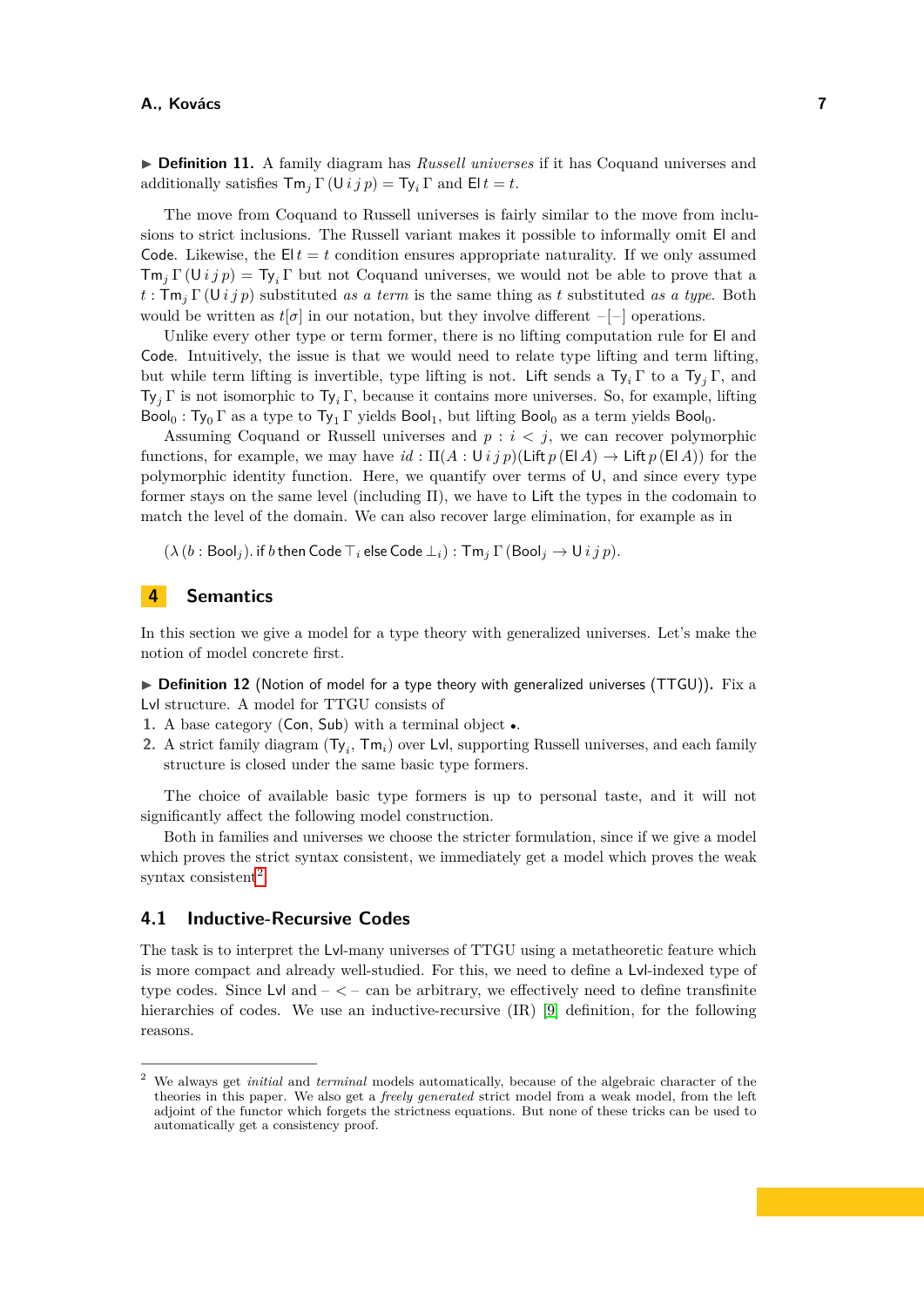First, IR is already supported in the proof assistant Agda, and it is very useful to be able to sketch out ideas in a machine-checked setting. It would be much harder to do the same when developing semantics in set theory.

Second, could we use weaker type-theoretic features, like super universes [\[19\]](#page-15-7) or Mahlo universes [\[20\]](#page-15-8)? These are sufficient to model transfinite hierarchies. However, it is not clear how to additionally support *recursive sub-universes*, which in our work corresponds to the type former preservation property of Lift. Thus, we give a custom IR definition which corresponds more directly to TTGU structure.

▶ **Definition 13** (IR codes). Assume *i* : Lvl and  $f : (j : Lvl) \rightarrow j < i \rightarrow$  Set<sub>0</sub>. We define U<sup>IR</sup> and  $E^{|R|}$  by simultaneous IR:

|                                   | $U^{IR}$ : Set <sub>0</sub>                                                                                               | $El^{IR}: U^{IR} \rightarrow Set_0$                                            |
|-----------------------------------|---------------------------------------------------------------------------------------------------------------------------|--------------------------------------------------------------------------------|
|                                   | $U'$ : $(j : Lvl) \rightarrow j < i \rightarrow U^{\text{IR}}$                                                            | $E^{IR}(U'jp) = fjp$                                                           |
|                                   | $\Pi' \quad : (A:U^{\mathsf{IR}}) \rightarrow (E^{\mathsf{IR}}A \rightarrow U^{\mathsf{IR}}) \rightarrow U^{\mathsf{IR}}$ | $E^{\text{IR}}(\Pi' AB) = (a : E^{\text{IR}} A) \rightarrow E^{\text{IR}}(Ba)$ |
| $\perp' = : U^{\mathsf{IR}}$      |                                                                                                                           | $FI^{\rm IR}$   $'$<br>$=$ $\perp$                                             |
| Bool': $\mathsf{U}^{\mathsf{IR}}$ |                                                                                                                           | El <sup>IR</sup> Bool'<br>$=$ Bool                                             |

We use the prime accents (') to disambiguate IR codes from type formers in TTGU or the metatheory. For basic type formers, we only include codes for function types, the empty type, and Bool. Other type formers are straightforward to add (and we do have more in the Agda formalization).

 $\triangleright$  Notation 5. We may write  $\bigcup_{i}^{R} f$  and  $E_{i}^{R} f$  in order to make parameters explicit.

(U IR , ElIR) can be viewed as a *universe operator*: given semantics for an initial segment of Lvl (given by *i* and *f*), we create a new universe which is closed under basic type formers, and also closed under all sets in  $f$  by the way of  $\mathsf{U}'$ . Most importantly, this operation can be transfinitely iterated. We first define universes for initial segments of Lvl, by induction on the accessibility of levels:

$$
U_{<} (i : \text{Lvl})\{p : \text{Acc } (-<-) i\} \rightarrow (j : \text{Lvl}) \rightarrow j < i \rightarrow \text{Set}_0
$$
\n
$$
U_{<} i \{\text{acc } f\} \, j \, p = U^{\text{IR}}_{j \, (U_{<} j \, \{j \, j \, p\})}
$$

▶ **Definition 14** (Semantic universe). Since every level is accessible, we can define the full semantic hierarchy and its decoding function.

$$
U: Lvl \to Set_0 \qquad \qquad El: \{i: Lvl\} \to U \, i \to Set_0
$$
  

$$
U \, i = U^{IR}{}_{i \, (U_{< i} \{< wt \, i\})} \quad El \, \{i\} = El^{IR}{}_{i \, (U_{< i} \{< wt \, i\})}
$$

<span id="page-7-0"></span>**Lemma 3.** Assuming  $p : i < j$ , we have the computation rule  $\bigcup_{i \in \mathcal{I}} p = \bigcup_{i \in \mathcal{I}} p$ . Proof: we may assume that any witness for  $Acc (-<-)i$  is of the form  $acc f$  for some  $f$ . Then the equation becomes  $\bigcup_{i=1}^{R} \{f_{j,p}\} = \bigcup_{i=1}^{R} \{(\bigcup_{i=1}^{n} \{\langle w_{i,j}^{f} \rangle\})}$ , but by Lemma [2](#page-5-0) the  $f_{j,p}$  and  $\langle w_{j,p}^{f} \rangle$ witnesses are equal.

▶ Definition 15 (Semantic Lift). We define by induction on U<sup>IR</sup> a function with type  $(p : i < j) \rightarrow (A : \mathsf{U} i) \rightarrow (A' : \mathsf{U} j) \times (\mathsf{E} A' = \mathsf{E} A)$ . However, for the sake of clarity, we present this here as two (mutual) functions:

$$
\begin{aligned} \text{Lift} & \quad : (p:i < j) \to \mathsf{U} \, i \to \mathsf{U} \, j \\ \text{Ellift} & \quad : (p:i < j) \to (A: \mathsf{U} \, i) \to \mathsf{El} \, (\text{Lift } A) = \mathsf{El } A \end{aligned}
$$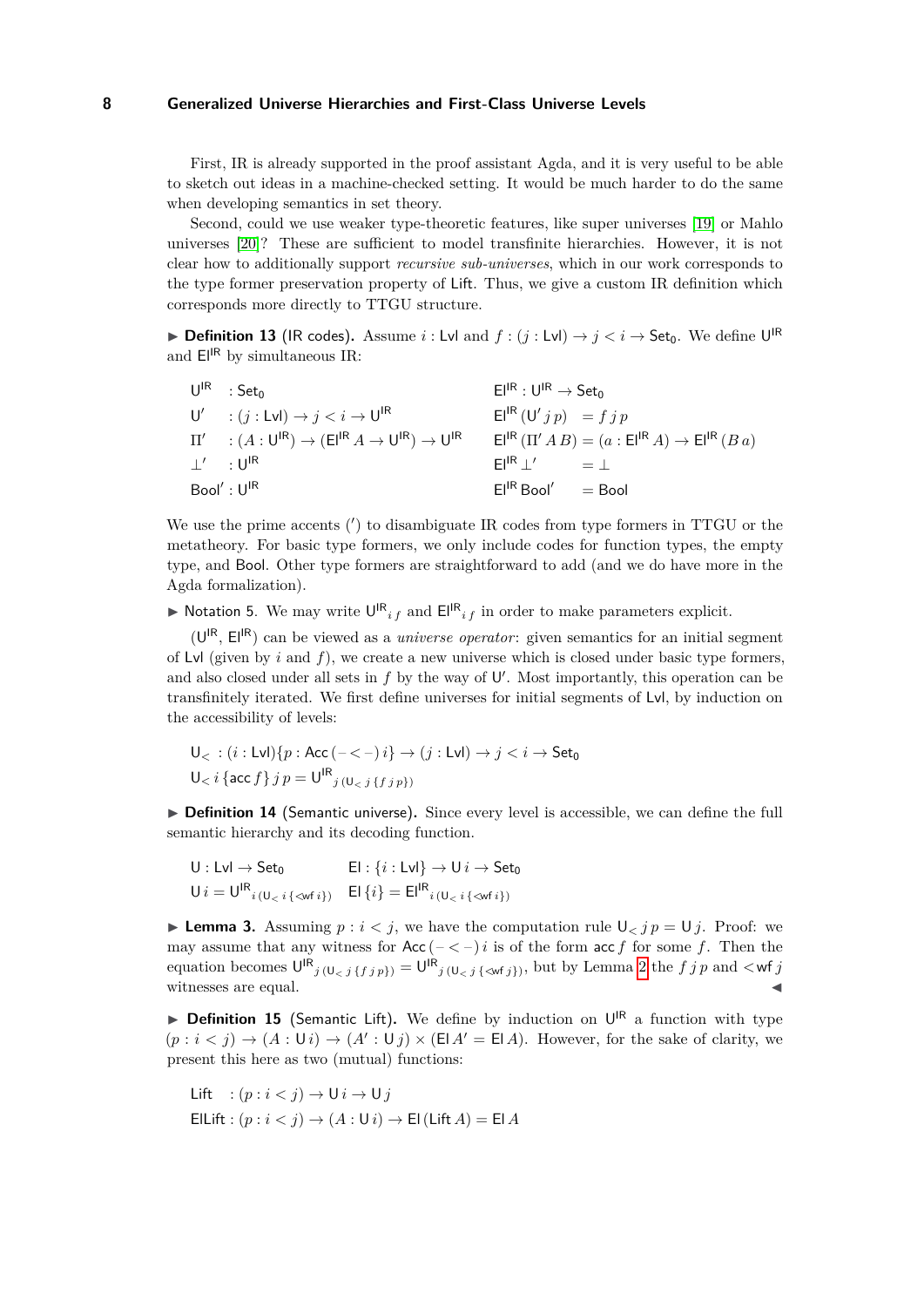Let us look at Lift first:

Lift  $p(U' k q) = U' k (p \circ q)$ Lift  $p(\Pi' AB) = \Pi'$  (Lift  $p(A)$   $(\lambda a$ . Lift  $p(Ba))$ Lift *p* ⊥  $'$  =  $\perp'$ Lift  $p$  Bool'  $=$  Bool'

Above, the Π′ definition is well-typed by ElLift *p A*. For the proof of ElLift, the only interesting case is U'. Here, we need to show  $\mathsf{U}_{\leq j} k(p \circ q) = \mathsf{U}_{\leq i} k q$ , but by Lemma [3](#page-7-0) both sides are U*k*.

- <span id="page-8-0"></span>▶ **Lemma 4.** Properties of Lift:
- **1.** Lift preserves all basic type formers; this is immediate from the definition.
- **2.** Lift is functorial, i.e. Lift  $(p \circ q) A = \text{Lift } p$  (Lift  $q A$ ). This follows by induction on *A*, and we make use of the irrelevance of  $-\langle -\rangle$  in the U' case.

## **4.2 IR Model of TTGU**

We give a model of TTGU in this section.

▶ Notation 6. To avoid name clashing between components of the model and metatheoretic definitions, we use **bold** font to refer to TTGU components.

▶ **Definition 16** (Base category). The base category is simply the category of sets and functions in Set<sub>0</sub>, i.e. **Con** = Set<sub>0</sub>, **Sub**  $\Gamma \Delta = \Gamma \rightarrow \Delta$ , and the terminal object is ⊤.

▶ **Definition 17** (Family diagram). We map *i* : Lvl to a family structure as follows.

 $\mathbf{Ty}_i \Gamma = \Gamma \rightarrow \mathsf{U} \, i$   $\mathbf{Tm}_i \Gamma A = (\gamma : \Gamma) \rightarrow \mathsf{El} (A \gamma)$ 

Type and term substitution are given by composition with some function  $\sigma : \Gamma \to \Delta$ . Comprehension structure is given by  $\Gamma \triangleright A = (\gamma : \Gamma) \times \mathsf{El}(A \gamma)$ . Type lifting along  $p : i < j$ is as follows:

$$
\begin{aligned} &\mathbf{Lift}_{i}^{j}p:\mathbf{Ty}_{i}\,\Gamma\rightarrow\mathbf{Ty}_{j}\,\Gamma\\ &\mathbf{Lift}_{i}^{j}p\,A=\lambda\,\gamma.\,\mathbf{Lift}_{i}^{j}p\,(A\,\gamma) \end{aligned}
$$

Now, two of the strict inclusion equations follow from ElLift, namely  $(\Gamma \triangleright \mathsf{Lift}_i^j p A) = (\Gamma \triangleright A)$ and  $\text{Im}_j \Gamma(\text{Lift}_i^j p A) = \text{Im}_i \Gamma A$ . Thus, we can just define term lifting as  $\uparrow_i^j pt = t$  and  $\downarrow_i^j pt = t$ . Basic type formers are as follows.

$$
\Pi AB = \lambda \gamma. \Pi'(A \gamma) (\lambda \alpha. B(\gamma, \alpha)) \qquad \bot_i = \lambda \gamma. \bot' \qquad \text{Bool}_i = \lambda \gamma. \text{Bool}'
$$

**Lift**<sup> $j$ </sup><sub> $i$ </sub> preserves type formers by Lemma [4.](#page-8-0) We define basic term formers and eliminators using metatheoretic features, e.g. **true**<sub>*i*</sub> =  $\lambda \gamma$ . true and  $(\lambda_i x. t) = \lambda \gamma \alpha. t(\gamma, \alpha)$ . Note that since semantic term formers are just external constructors, they do not depend on levels, so e.g. **true**<sub>*i*</sub> is the same at all *i*. This implies that  $\uparrow_i^j p$  preserves term formers as well, so  $(\mathbf{Lift}_{i}^{j}p, \uparrow_{i}^{j}p, \downarrow_{i}^{j}p)$  is a strict family inclusion.

We define universes as  $U$  *i*  $j p = \lambda \gamma$ .  $U'_i j p$ . With this, Lift $_j^k p(U i j q) = U i k (p \circ q)$  follows by the definition of semantic Lift. The Russell universe equation  $\mathbf{Tm}_i \Gamma(\mathbf{U} i j p) = \mathbf{Ty}_i \Gamma$ follows from Lemma [3,](#page-7-0) so we can define **El** and **Code** as identity functions.

▶ **Theorem 1** (Consistency of TTGU)**.** *There is no closed syntactic term of* ⊥*<sup>i</sup> for any i.*

**Proof.** Assuming a syntactic  $t : \mathsf{Tm}_i \cdot \perp_i$ , we can interpret it in the previously given model, which yields an inhabitant of the metatheoretic  $\bot$ , hence a contradiction.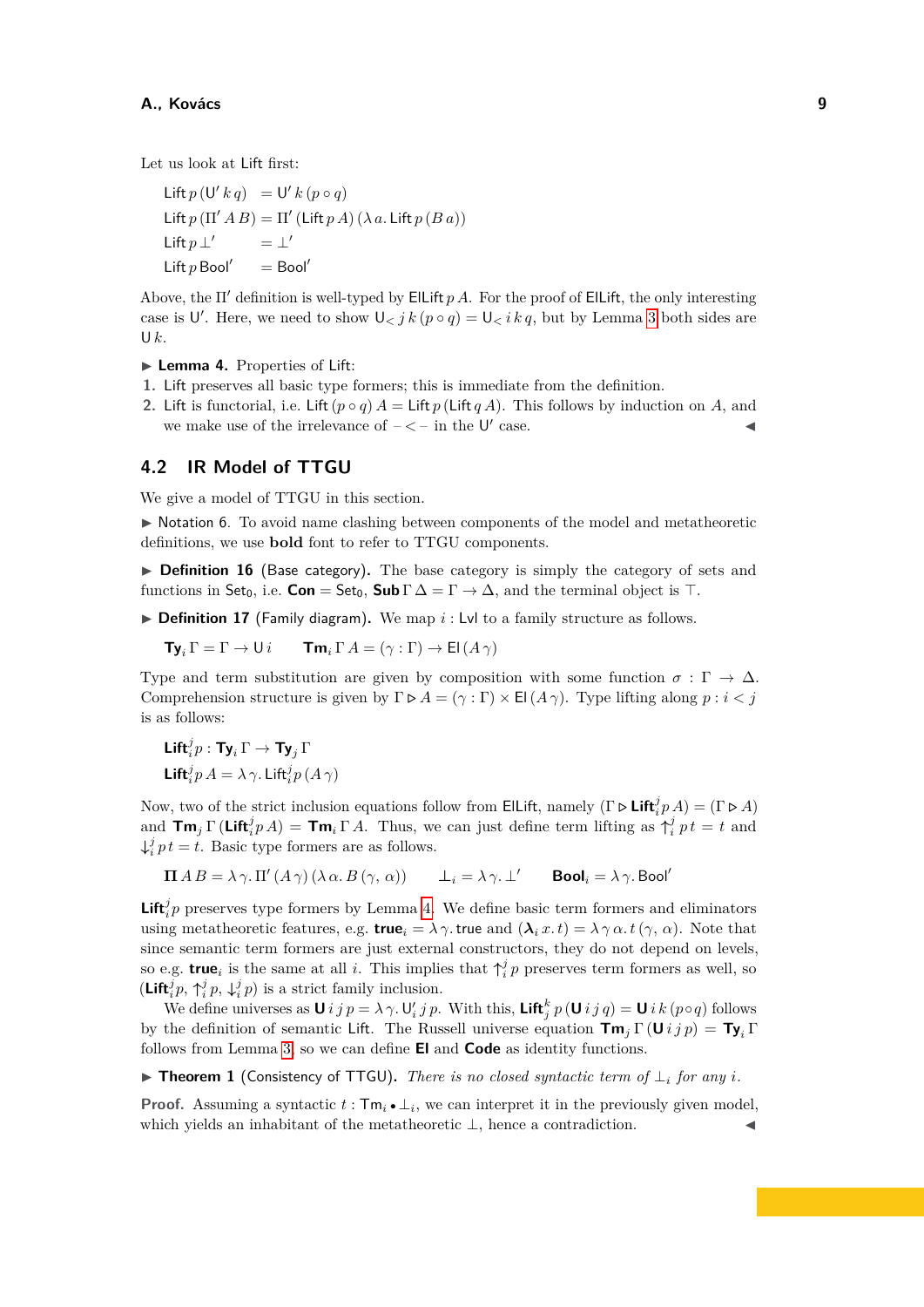# <span id="page-9-0"></span>**5 First-Class Universe Levels**

In the following, we specify and model type theories where levels and their morphisms are represented by internal types.

However, it would be awkward to pick a particular structure for levels, and specify a type theory which internalizes that structure; for example internalizing levels as natural numbers. We do not want to repeat the specification and semantics for each choice of level structure; instead, we aim to have a more generic solution.

- **1.** We first give a specification of *type theory with dependent levels*, or TTDL, where levels and level morphisms may depend on typing contexts. Here, liftings, universes and type formers are specified, but the internal structure of levels is not yet pinned down.
- **2.** We show that we can extend TTDL with *level reflection* rules, which identify levels with particular internal types, thereby getting *type theories with first-class levels*, or TTFL.

This decreases the amount of work that we have to do, in order to get semantics for different level setups. We only need to pick an external level structure such that it can be also represented using TTDL type formers.

▶ **Definition 18.** A model of TTDL consists of the following.

- **1.** A base category (Con, Sub) with terminal object •.
- **2.** A "dependent" level structure on the base category:

 $Lvl$  : Con  $\rightarrow$  Set  $- < - : \{\Gamma : \mathsf{Con}\} \to \mathsf{Lvl}\,\Gamma \to \mathsf{Lvl}\,\Gamma \to \mathsf{Set}$  $\langle p \text{ } q : i \langle j \rangle \rightarrow p = q$  $-\circ$   $\cdot$   $i < k \rightarrow i < j \rightarrow i < k$ 

Additionally, Lyl and  $-\leq -$  are natural in the base category, so they support substitution operations. *Remark:* at this point, we do not require well-foundedness for  $-\langle -\rangle$ , as it has no bearing on basic lifting and universe rules, and well-foundedness will be usually internally provable when we add level reflection rules.

- **3.** A "bootstrapping" assumption on levels. This can be any collection of levels and morphisms. We pick the assumption that  $l_0, l_1 : L \vee \Gamma$  exist together with  $l_{01} : l_0 < l_1$ . We need to assume at least some levels, because otherwise the TTDL syntax is trivial; it is not even possible to write down a non-empty context or a closed type former.  $l_0 < l_1$ allows large eliminations on type formers so it provides a fair amount of expressive power.
- **4.** A family structure:

Ty :  $(\Gamma : \mathsf{Con}) \to \mathsf{Lvl}\,\Gamma \to \mathsf{Set}$  $\mathsf{Tm}$  :  $(\Gamma : \mathsf{Con})\{i : \mathsf{Lvl}\,\Gamma\} \to \mathsf{Tv}\,\Gamma\,i \to \mathsf{Set}$  $-\triangleright$  – :  $(\Gamma : \mathsf{Con})\{i : \mathsf{Lvl}\,\Gamma\} \to \mathsf{Ty}\,\Gamma\,i \to \mathsf{Con}$ 

We have type and term substitution, which depends on level substitution. For instance, we have

$$
-[ - ] : Ty \, \Delta \, i \rightarrow (\sigma : \mathsf{Sub} \, \Gamma \, \Delta) \rightarrow \mathsf{Ty} \, \Gamma \, (i[\sigma])
$$

We also have a comprehension isomorphism  $\text{Sub } \Gamma(\Delta \triangleright A) \simeq (\sigma : \text{Sub } \Gamma \Delta) \times \text{Tr} \Gamma(A[\sigma]),$ which is natural in Γ.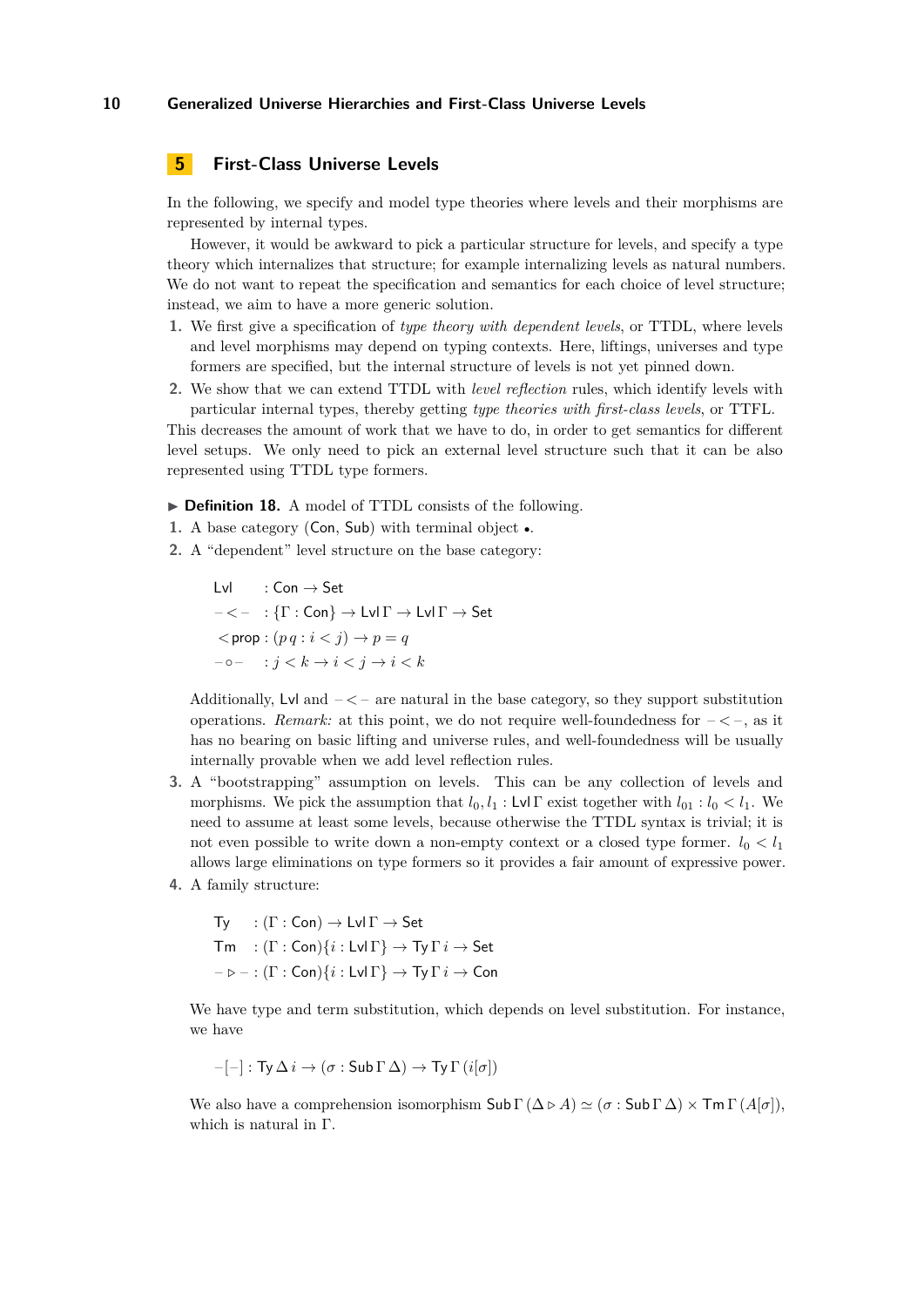**5.** A lifting structure with

$$
\begin{aligned}\n\mathsf{Lift}: \{\Gamma : \mathsf{Con}\} \{ij : \mathsf{Lvl}\,\Gamma\} &\to i < j \to \mathsf{Ty}\,\Gamma\,i \to \mathsf{Ty}\,\Gamma\,j \\
\uparrow & : \{\Gamma : \mathsf{Con}\} \{ij : \mathsf{Lvl}\,\Gamma\} (p : i < j) \to \mathsf{Tm}\,\Gamma\,A \to \mathsf{Tm}\,\Gamma\,(\mathsf{Lift}\,p\,A)\n\end{aligned}
$$

Such that

- **a.** Lift preserves all basic type formers and has functorial action on  $p \circ q$ .
- **b.**  $\uparrow$  has an inverse  $\downarrow$ , preserves all basic term formers and has functorial action on  $p \circ q$ .

**c.**  $(\Gamma \triangleright A) = (\Gamma \triangleright \text{Lift } pA)$ , and  $\mathsf{Tm} \Gamma A = \mathsf{Tm} \Gamma (\text{Lift } pA)$  and  $\uparrow t = t$ .

Above we mention basic type formers, although we haven't yet specified those. The way this should be understood, is that any basic type former introduced from now on should come equipped with preservation equations for lifting. This is similar to how we mandate that any introduced type former must be natural with respect to substitution.

**6.** A universe structure

 $U : \{\Gamma : \textsf{Con}\}(ij : \textsf{Lvl}\,\Gamma) \to i < j \to \textsf{Ty}\,\Gamma\,j$  El:  $\textsf{Tm}\,\Gamma\,(\textsf{U}\,i\,j\,p) \to \textsf{Ty}\,\Gamma\,i$ 

Such that Lift  $p(Uj q) = Uj k (p \circ q)$ , El has inverse Code,  $\text{Im }\Gamma(Uj q) = \text{Tr }\Gamma i$  and  $E|t = t$ .

**7.** Basic type formers.

<span id="page-10-0"></span>▶ **Definition 19** (IR model of TTDL). Assume an external Lvl structure such that it supports  $l_0, l_1$ : Lvl and  $l_{01}$ :  $l_0 < l_1$  (the bootstrapping assumption). We again use the IR universe constructions from Section [4.1,](#page-6-2) instantiated to the assumed Lvl structure. We describe components of the model in order. Again, we write components of the model in **bold** font.

- **1.** The base category remains unchanged from the TTGU model.
- **2.** For the level structure, we define  $\text{Lvl } \Gamma = \Gamma \rightarrow \text{Lvl }$  and  $i < j = (\gamma : \Gamma) \rightarrow i \gamma < j \gamma$ . Subsitution for internal levels and morphisms is given by function composition with *σ* : Γ → Δ. Internal composition and **< prop** follow from the external counterparts.
- **3.** The internal bootstrapping assumption is modeled with the external counterpart.
- **4.** We define  $\text{Ty}\Gamma i = (\gamma : \Gamma) \rightarrow \text{U}(i\gamma)$  and  $\text{TM}\Gamma A = (\gamma : \Gamma) \rightarrow \text{El}(A\gamma)$ . Substitution is again function composition, and we have  $\Gamma \triangleright A = (\gamma : \Gamma) \times \mathsf{El}(A \gamma)$ .
- **5.** Type lifting is given by **Lift**  $p A = \lambda \gamma$ . Lift  $(p \gamma) (A \gamma)$ . Similarly as in the TTGU model, **Tm** Γ *A* = **Tm** Γ (**Lift**  $p A$ ) and  $\Gamma \triangleright A = \Gamma \triangleright (\textbf{Lift } p A)$  follow from the ElLift equality, and term lifting is the identity function.
- **6.** We define  $\mathbf{U} i j p = \lambda \gamma$ .  $\mathbf{U}'(i \gamma) (p \gamma)$ . Again, we have  $\mathbf{Tm} \Gamma(\mathbf{U} i j p) = \mathbf{Ty} \Gamma i$  by Lemma [3,](#page-7-0) and **El** and **Code** are identity functions.
- **7.** Basic type formers are interpreted using  $U^{IR}$  codes. Preservation of type and term formers by lifting follows by the definition of Lift and El.

To summarize, the only interesting change compared to the TTGU model is that levels and level morphisms gain potential dependency on contexts. However, in the IR model, this is simply the addition of an extra semantic function parameter.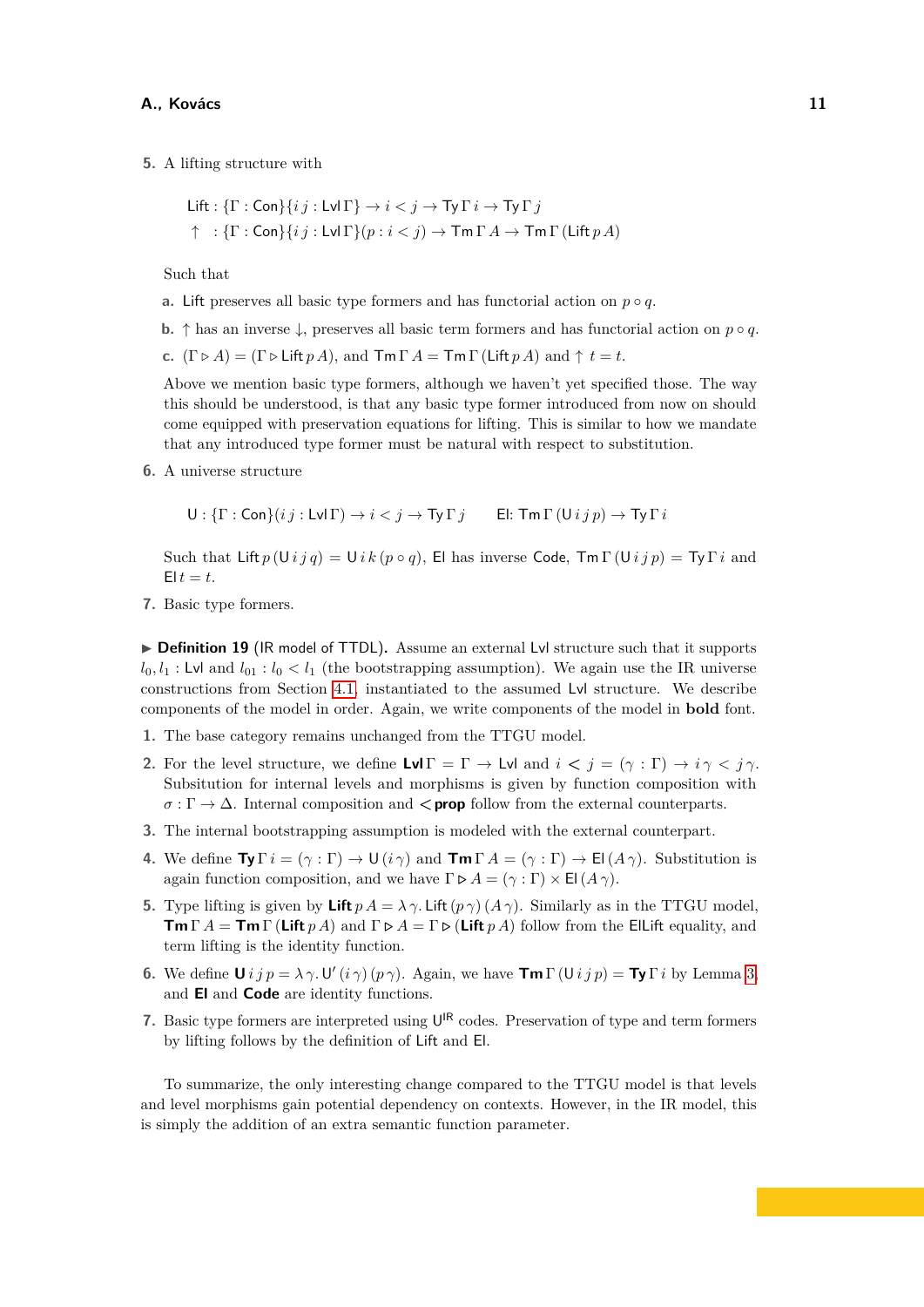## **5.1 Level Reflection**

▶ **Definition 20** (Level reflection rules). Assume that we have definitions for internal levels in the syntax of TTDL, i.e. all of the following are defined:

 $\mathsf{Lvl}^I \quad : \mathsf{Ty}\,\Gamma\,l_0$  $l_0^I, l_1^I$  : Tm  $\Gamma$  Lvl<sup>*I*</sup>  $<^I :$   $\mathsf{Tm}\,\Gamma$  Lvl $^I\to\mathsf{Tm}\,\Gamma$  Lvl $^I\to\mathsf{Ty}\,\Gamma$   $l_0$  $l_{01}^I$  : Tm  $\Gamma$   $(l_0^I <^I l_1^I)$ 

A *reflection rule* for the above consists of

**1.**  $mk_{Lvl}: Tm \Gamma Lvl^I \to Lvl \Gamma$  with its inverse  $un_{Lvl}$ , such that  $mk_{Lvl} l_0^I = l_0$  and  $mk_{Lvl} l_1^I = l_1$ . **2.** mk<sub>c</sub> :  $\mathsf{Tm}\,\Gamma\,(i \lt^I j) \to \mathsf{mk}_{\mathsf{Lvl}}\,i \lt \mathsf{mk}_{\mathsf{Lvl}}\,i$  with its inverse  $\mathsf{un}_\mathsf{L}$ .

For any definition of internal levels, we may extend the specification of TTDL with the corresponding reflection rule, thereby getting an algebraic signature for a type theory with first-class levels (TTFL). We can easily get a TTFL with an IR model in the following way. First, pick an external Lvl structure which a) satisfies the bootstrapping assumption b) has sets of levels and morphisms which can be represented with syntactic TTDL types.

For example, if  $Lvl = (Nat, -< -)$ , with  $l_0 = 0$  and  $l_1 = 1$ , and TTDL supports natural numbers, then we can define  $\text{Lvl}^I$  as the internal  $\text{Nat}_{l_0}$ , and define  $-\langle I - \text{as the usual} \rangle$ ordering of numbers, using TTDL type formers and large elimination (which is available from  $l_0 < l_1$ ). Then it follows that the model in Definition [19,](#page-10-0) instantiated to the current level structure, satisfies level reflection. The model even supports the stricter  $\mathsf{Tm} \Gamma \mathsf{Nat}_{l_0} = \mathsf{Lvl} \Gamma$ equation, but in general it is easier to set up models if only an isomorphism is required.

## **5.2 Universe Features in TTFL**

We describe some of the features expressible in TTFL.

**Bounded universe polymorphism** is realized by quantifying over levels and morphisms with the usual  $\Pi$  types. For example, if levels strictly correspond to internal natural numbers, we may have

 ${\rm idUpTo3}: \Pi(l:{\sf Nat}_3)(p:{\sf Lift}_0^3(l<^I3))(A:{\sf U}l\,3({\sf mk}_<\, p))\to{\sf Lift}\,({\sf mk}_<\, p)\,A\to{\sf Lift}\,({\sf mk}_<\, p)\,A$  $idUpTo3 = \lambda lpAa.a$ 

Here, we make sure that all types are on the same level, by appropriate lifting. We assume that internal levels are in  $\text{Nat}_0$ , but we can bind an *l* :  $\text{Nat}_3$ , because by cumulativity *l* is also a term of  $\text{Nat}_0$ . Likewise, the *p* variable is a term of  $\text{Lift}_0^3(l \lt^I 3)$  and  $l \lt^I 3$  as well.

**Transfinite hierarchies** are naturally supported. For example, Lvl can be identified with Maybe Nat<sub>0</sub>, where Nothing defines  $\omega$  and Just *n* is a finite level. Then, by the definition of morphisms, we have  $\langle \omega : \Pi(n : \text{Nat}_0) \rangle$  Just  $n \langle I \omega \rangle$ . We can use this to quantify over finite levels, as in the following type:

$$
\Pi(n: \mathsf{Nat}_{\omega})(A: \mathsf{U} \, n \, \omega \, (\mathsf{mk}_{\leq} \, (\lt \omega \, n))) \to \mathsf{Lift} \, (\mathsf{mk}_{\leq} \, (\lt \omega \, n)) \, A \to \mathsf{Lift} \, (\mathsf{mk}_{\leq} \, (\lt \omega \, n)) \, A
$$

This type is in  $T_y \Gamma \omega$ , but it is not in any universe, since  $\omega$  is the greatest level.

**Induction on levels and level morphisms.** In Agda 2.6.1, there is an internal type of finite levels, and while construction rules and some built-in operations on levels are exposed, there is no general elimination rule on levels. Thus, there is a  $Nat \rightarrow Lvl$  conversion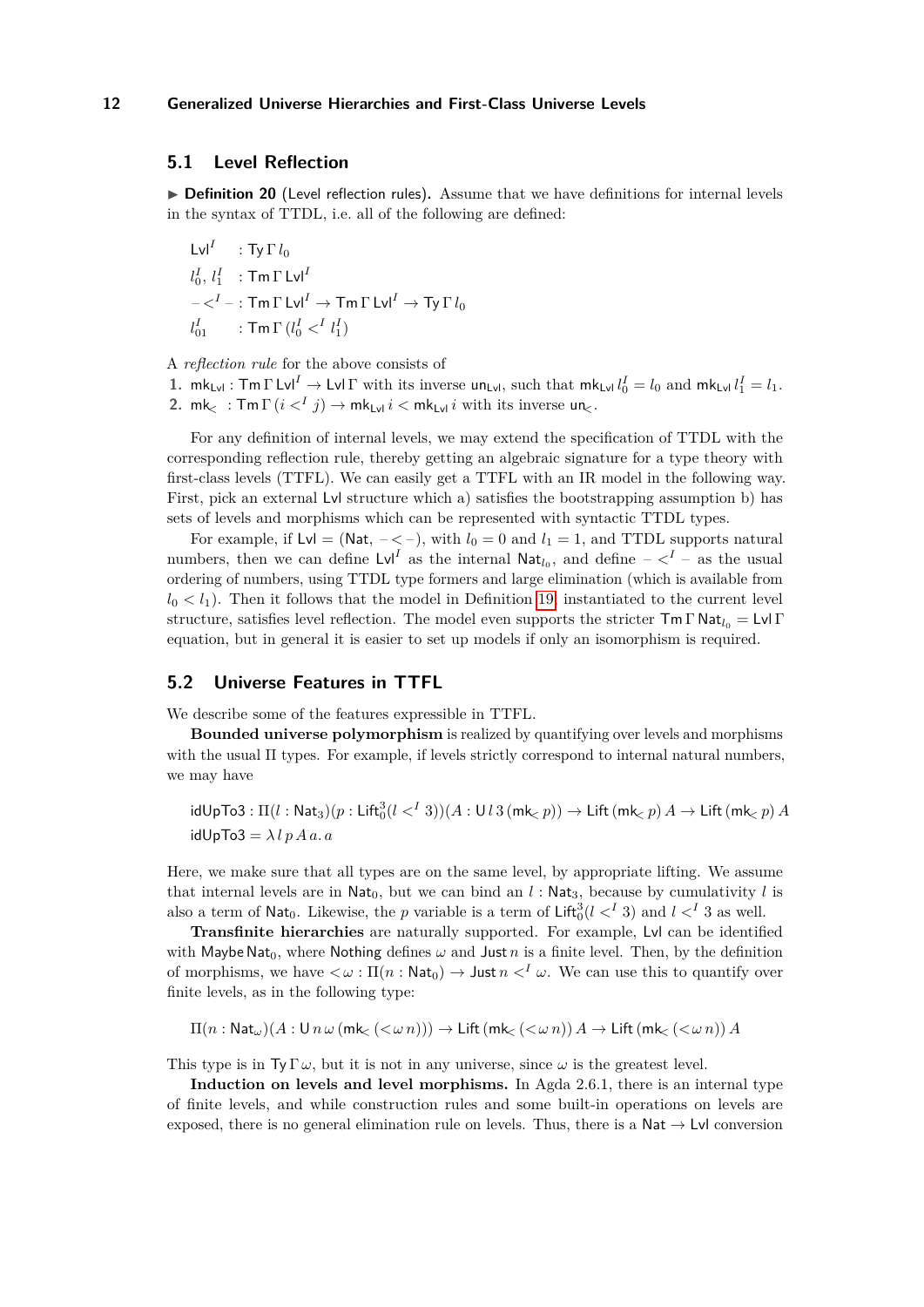function but it has no inverse. In contrast, TTFL supports arbitrary elimination on levels and morphisms.

**Type formers returning in least upper bounds of levels**. It is common in type theories to allow type formers to have parameter types in different universe levels, say *i* and *j*, and return in level *i* ⊔ *j*. In TTFL, whenever levels are *trichotomous*, meaning that the ordering and equality of levels is internally decidable,  $i \sqcup j$  can be defined as the greater of *i* and  $j$ , and the "heterogeneous" type formers are derivable<sup>[3](#page-12-0)</sup>.

**Coercive cumulative subtyping.** TTFL as specified does not directly support cumulative subtyping. However, it is compatible with coercive subtyping. Consider the following rules:

 $<-$  : Ty  $\Gamma i \rightarrow$  Ty  $\Gamma j \rightarrow$  Set  $\operatorname{coerce}: A \leq B \to \operatorname{\mathsf{Tm}} \Gamma A \to \operatorname{\mathsf{Tm}} \Gamma B$  $\leq$ refl :  $A \leq A$  $U \leq i < i' \rightarrow U$  *i*  $j p \leq U$  *i*' *k q*  $\Pi \leq \quad : (p : A' \leq A) \rightarrow ((a' : \mathsf{Tm} \Gamma A') \rightarrow B[x \mapsto \mathsf{coerce}\, p \, a'] \leq B'[x \mapsto a'])$  $\rightarrow \Pi(x:A)B \leq \Pi(x:A')B'$ 

Any model of TTFL can support the above rules: we can define  $-\leq -$  and coerce by indexed induction-recursion [\[10\]](#page-15-9), where we define coercion along  $U \leq$  by type lifting, and coercion along  $\Pi \leq$  by backwards-forwards coercion. It is possible to extend the subtyping relation with rules for other basic type formers.

Note that  $\Pi$  is contravariant in the domain. This is easily supported with our IR semantics, unlike in the set-theoretic model of cumulativity for Coq [\[22\]](#page-15-0), where function domains are invariant.

## **5.3 Effects of Choice of Level Structure**

TTFL features clearly vary depending on level structures. We make some basic observations.

- We did not mandate that the level of  $\text{Lvl}^I$  is the least level, i.e. that  $l_0 < i$  for every  $i \neq l_0$ . If this holds, then it is possible to have level polymorphism at every level: at  $l_0$  we can just bind a  $\text{Lvl}^I$ , and at every other level, we can lift  $\text{Lvl}^I$  to that level. However, levels are not necessarily totally ordered, and  $l_0$  does not have to be the least. This means that universe polymorphism is prohibited in levels which are not connected to  $l_0$ .
- If levels are given by a limit ordinal, then every TTFL type is contained in a universe. If levels form a successor ordinal, then this is not the case. For example, Agda 2.6.1 has  $\omega + 1$  levels (externally), where  $\textsf{Set}_{\omega}$  is the topmost universe, but  $\textsf{Set}_{\omega}$  has no type.
- While it is possible to quantify over all levels (using plain  $\Pi$  types), it is not possible to have level polymorphism over all levels. We may try to type an identity function for all levels, as  $\Pi(i : \text{Lift ?} \text{Lvl}^I)(A : \text{U}(mk_{\text{Lvl}} i)??) \rightarrow \text{Lift ?} A \rightarrow \text{Lift ?} A$ . The issue is in  $U(mk_{Lyl} i)$ ?, where we would have to find a level which is larger than *every* level. The solution to this issue is to simply add more levels. For example, for polymorphism over finite levels, we may pick  $\omega + \omega$  as the first limit ordinal which can internalize finite level polymorphism; this is what Agda 2.6.2 does.

<span id="page-12-0"></span>A level structure which is trichotonomous and supports *extensionality*, i.e.  $(∀i. (i < j) \iff (i < k)) \rightarrow$  $j = k$ , is a *type-theoretic ordinal*. Assuming excluded middle, type-theoretic ordinals are equivalent to classical ordinals [\[23,](#page-15-6) Section 10.3].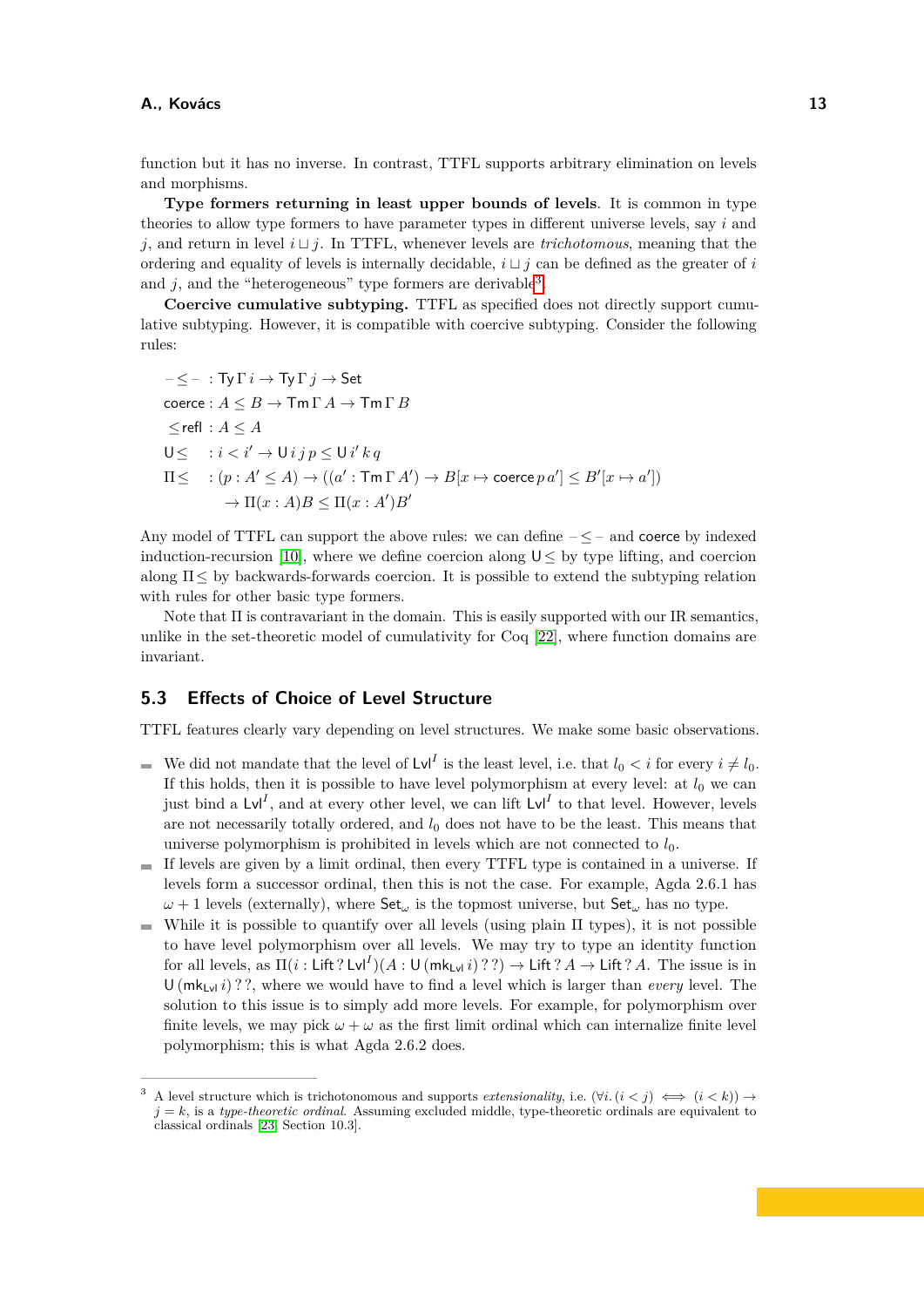# **6 Related Work**

Predicative hierarchies originate from Russell's ramified type theories [\[24\]](#page-15-10). In the more modern formulations of type theory, Martin-Löf proposed a countable predicative hierarchy [\[18\]](#page-15-11), as a way to remedy the inconsistency of the previous version of the theory (which assumed type-in-type). Harper and Pollack described universe inference with level assignments and also a form of level polymorphism [\[14\]](#page-15-12). Sterling [\[21\]](#page-15-4) gave an algebraic specification much like ours for a type theory with countable cumulative universes, and proved canonicity for it.

There have been proposals for strengthening universes with various closure principles and universe operators. Palmgren's super universes and higher-order universes [\[19\]](#page-15-7) and Setzer's Mahlo universes [\[20\]](#page-15-8) are examples for this. These are sufficient to model transfinite hierarchies, but as we noted in Section [4.1,](#page-6-2) we do not know how to model strict inclusions with them. Variants of induction-recursion [\[9,](#page-14-1) [10,](#page-15-9) [11\]](#page-15-13) are particularly flexible and powerful extensions to universes.

It is worth to summarize here the universe features in the current type theory implementations.

**Agda 2.6.1** has  $\omega + 1$ -many non-cumulative predicative universes as Set<sub>i</sub>, with optional cumulative subtyping only for universes  $[6]$ . It also has an internal type Level : Set<sub>0</sub> for finite levels (hence, exluding  $\omega$ ), which supports constructors and some built-in operations, but no general elimination rule. There is also a countable parallel hierarchy Prop<sup>i</sup> for strict propositions [\[12\]](#page-15-14). Agda 2.6.2 will extend the Set<sub>i</sub> hierarchy to  $\omega * 2$ .

**Coq 8.13** has *ω*-many cumulative predicative universes with cumulative subtyping for all type formers [\[22\]](#page-15-0). It supports bounded universe polymorphism, but it has no internal type for levels, and universe polymorphic definitions are not internally typeable. It also has an impredicative Prop universe and optionally impredicative bottom Set universe. Version 8.13 added experimental support for a parallel countable cumulative hierarchy for strict propositions.

Lean 3.3 has countable non-cumulative predicative Type<sub>i</sub> universes with universe polymorphism, and no internal type of levels [\[7\]](#page-14-7). It also has strict impredicative Prop.

**Idris 1** has countable cumulative predicative universes with cumulative subtyping only for universes, typical-ambiguity-style level inference and no universe polymorphism [\[5\]](#page-14-8).

Of the above features, what TTFL does not support is a) impredicativity b) the interaction of Prop and Type universes, i.e. the restrictions on Prop elimination.

# **7 Conclusion and Future Work**

In the current work, we developed a framework for modeling a variety of universe features in type theories. At this point, we may ask the question: if IR is sufficient to model every feature, why not simply add IR support in a practical implementation, and drop the menagerie of universe features?

The answer is that IR provides is a *deep embedding* of universe features, which is usually less convenient to use than *native* features. For example, both Coq and Agda have powerful automatic solving for filling out implicit universe levels. We also do not have to invoke El or the  $U_{\leq}$  computation rule explicitly, and in Coq we can use implicit syntax for subtyping instead of explicit coercions.

This trade-off between convenience and formal minimalism is similar to the situation with inductive types. Formally, W-types and identity types are easier to handle than general inductive families, but the latter are far more convenient to actually use. Ideally, we would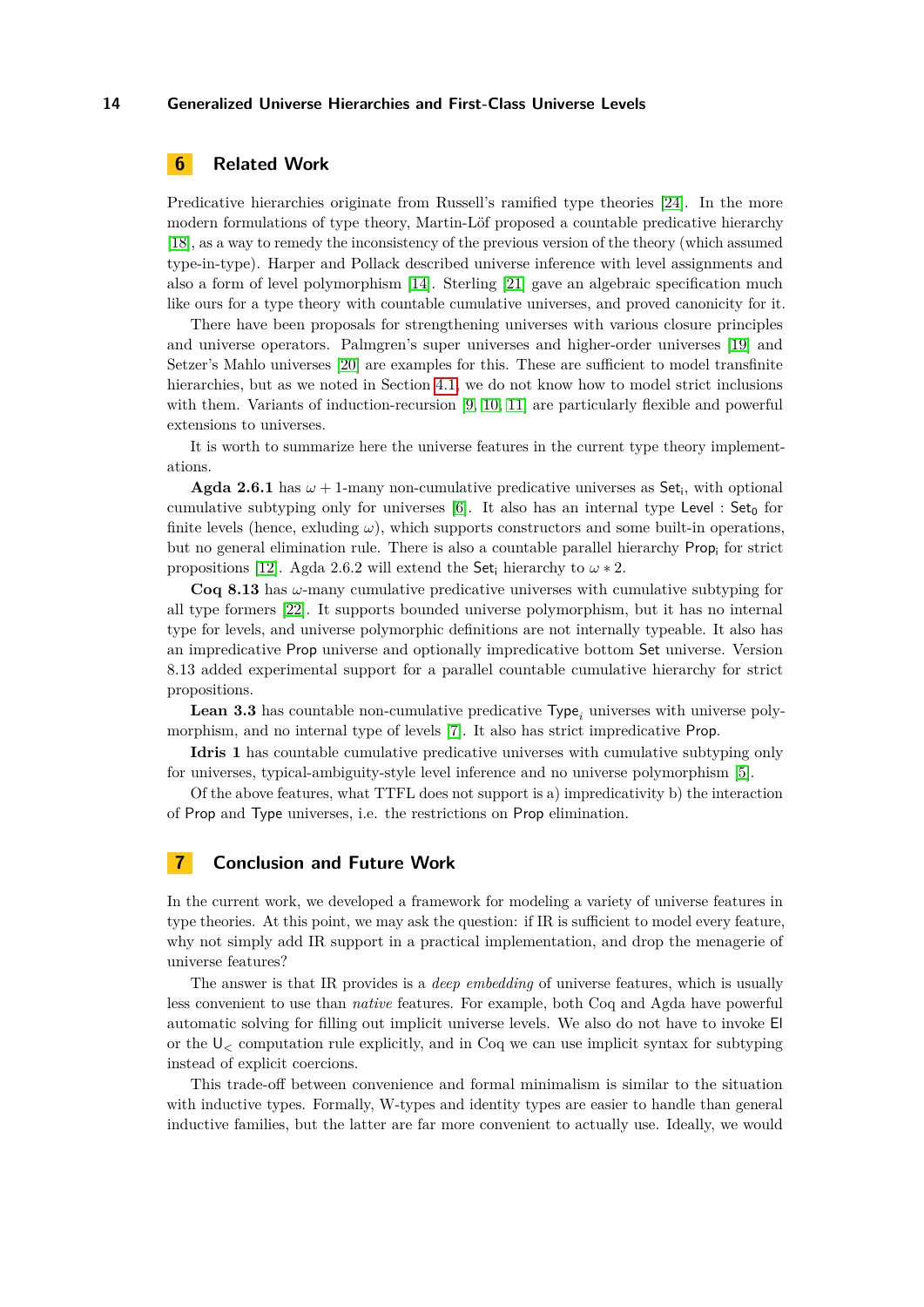like to justify complicated convenience features by reduction to minimal features. With the current paper, we hope to have made progress in this manner.

## **7.1 Future Work**

Several related topics are not discussed in this paper and could be subject to future work.

First, besides consistency, we are often interested in *canonicity*, *normalization* or other metatheoretical properties. The current work focuses on consistency and leaves other properties to future work. We did keep canonicity in mind when specifying the systems in this paper. Hopefully the usual proof method of gluing (in other words, proof-relevant logical predicates) [\[15,](#page-15-2) [21\]](#page-15-4) can be adapted to the theories in this paper.

Second, we only focus on using universes as size-based classifiers for types. Stratification features are also present in two-level type theory [\[1\]](#page-14-6), modal type theories [\[13\]](#page-15-15) or as h-levels in homotopy type theory [\[23\]](#page-15-6). It would be interesting to port universe features in this paper to two-level type theory, as they would hopefully model a form of stage polymorphism in multi-stage compilation. We could try representing Prop universes in TTFL as well. This is closely related to h-level based stratification.

Third, we do not discuss implementation strategies and ergonomics of universe features. Which universe hierarchies support good proof automation? What kind of impact do firstclass levels have on elaboration algorithms? Hopefully the current work can aid answering these questions, by at least giving a way to quickly check if some features are logically consistent.

Lastly, we do not handle impredicative universes. The main reason for this is that we do not know the consistency of having IR and impredicative function space together in the same universe, and modeling impredicativity seems to require this assumption in the metatheory. This could be investigated as well in future work.

#### **References**

- <span id="page-14-6"></span>**1** Danil Annenkov, Paolo Capriotti, Nicolai Kraus, and Christian Sattler. Two-level type theory and applications. *ArXiv e-prints*, may 2019. URL: <http://arxiv.org/abs/1705.03307>.
- <span id="page-14-3"></span>**2** Steve Awodey. Natural models of homotopy type theory. *Math. Struct. Comput. Sci.*, 28(2):241– 286, 2018. [doi:10.1017/S0960129516000268](https://doi.org/10.1017/S0960129516000268).
- <span id="page-14-5"></span>**3** Lars Birkedal, Ranald Clouston, Bassel Mannaa, Rasmus Ejlers Møgelberg, Andrew M. Pitts, and Bas Spitters. Modal dependent type theory and dependent right adjoints. *Math. Struct. Comput. Sci.*, 30(2):118–138, 2020. [doi:10.1017/S0960129519000197](https://doi.org/10.1017/S0960129519000197).
- <span id="page-14-4"></span>**4** John Cartmell. *Generalised algebraic theories and contextual categories*. PhD thesis, Oxford University, 1978.
- <span id="page-14-8"></span>**5** The Idris Community. Documentation for the idris language, 2021. URL: [http://docs.](http://docs.idris-lang.org/en/latest/index.html) [idris-lang.org/en/latest/index.html](http://docs.idris-lang.org/en/latest/index.html).
- <span id="page-14-0"></span>**6** Agda developers. Agda documentation, 2021. URL: [https://agda.readthedocs.io/en/v2.](https://agda.readthedocs.io/en/v2.6.1.3/) [6.1.3/](https://agda.readthedocs.io/en/v2.6.1.3/).
- <span id="page-14-7"></span>**7** Lean developers. Lean reference manual, version 3.3, 2021. URL: [https://leanprover.](https://leanprover.github.io/reference/lean_reference.pdf) [github.io/reference/lean\\_reference.pdf](https://leanprover.github.io/reference/lean_reference.pdf).
- <span id="page-14-2"></span>**8** Peter Dybjer. Internal type theory. In Stefano Berardi and Mario Coppo, editors, *Types for Proofs and Programs, International Workshop TYPES'95, Torino, Italy, June 5-8, 1995, Selected Papers*, volume 1158 of *Lecture Notes in Computer Science*, pages 120–134. Springer, 1995. [doi:10.1007/3-540-61780-9\\\_66](https://doi.org/10.1007/3-540-61780-9_66).
- <span id="page-14-1"></span>**9** Peter Dybjer and Anton Setzer. A finite axiomatization of inductive-recursive definitions. In Jean-Yves Girard, editor, *Typed Lambda Calculi and Applications, 4th International Conference,*